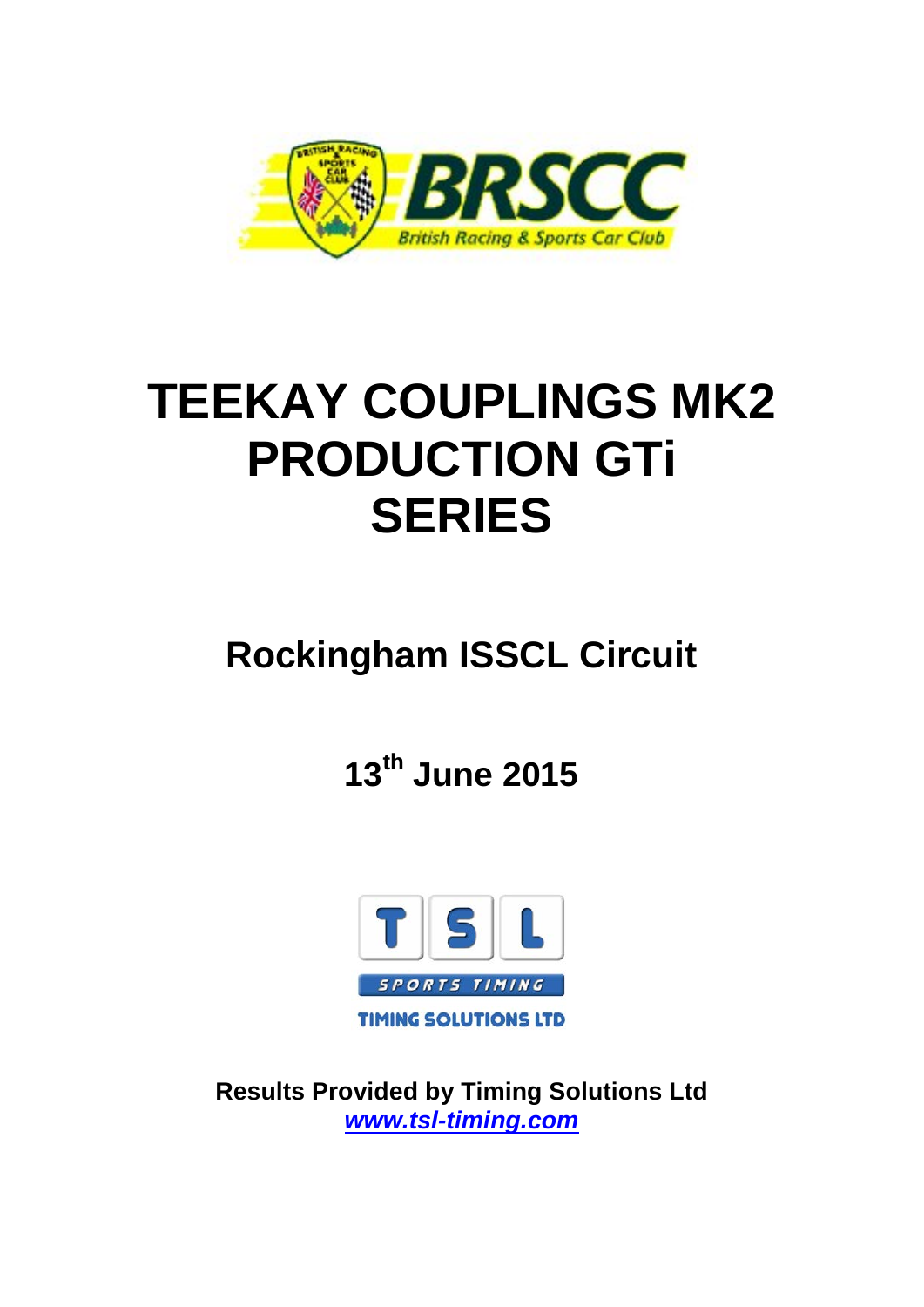

#### **Teekay Couplings Mk2 Production Gti Championship QUALIFYING - RACE 3 - CLASSIFICATION**

| <b>POS</b>   | <b>NO</b> | <b>CL</b>      | <b>PIC NAME</b>              | <b>ENTRY</b>       | <b>TIME</b> | ON.            | LAPS           | GAP    | <b>DIFF</b> | <b>MPH</b> |
|--------------|-----------|----------------|------------------------------|--------------------|-------------|----------------|----------------|--------|-------------|------------|
| $\mathcal I$ | 14        | $\overline{A}$ | <sup>1</sup> Thomas WITTS    | VW Golf GTi        | 2:04.335    | 8              | 8              |        |             | 59.35      |
| 2            | 65        | A              | <sup>2</sup> Jason TINGLE    | <b>VW Golf GTi</b> | 2:04.851    | 5              | 8              | 0.516  | 0.516       | 59.11      |
| 3            | 76        | A              | 3 Dean CLAYTON               | VW Golf GTi        | 2:05.108    | 7              | 7              | 0.773  | 0.257       | 58.98      |
| 4            | 57        | A              | <sup>4</sup> Chris WEBB      | VW Golf GTi        | 2:05.773    | 7              | 7              | 1.438  | 0.665       | 58.67      |
| 5            | 15        | A              | 5 Alex NUTTALL               | <b>VW Golf GTi</b> | 2:07.239    | 6              | 7              | 2.904  | 1.466       | 58.00      |
| 6            | 21        | A              | 6 Josh JOHNSON               | <b>VW Golf GTi</b> | 2:07.270    | 5              | 7              | 2.935  | 0.031       | 57.98      |
| 7            | 66        | A              | 7 Christopher SANDERS        | <b>VW Golf GTi</b> | 2:07.465    | $\overline{7}$ | $\overline{7}$ | 3.130  | 0.195       | 57.89      |
| 8            | 28        | A              | 8 James COLBOURNE            | VW Golf GTi        | 2:08.155    | 5              | 7              | 3.820  | 0.690       | 57.58      |
| 9            | 22        | A              | 9 Adam HANCE                 | VW Golf GTi        | 2:08.202    | $\overline{2}$ | 4              | 3.867  | 0.047       | 57.56      |
| 10           | 27        | A              | 10 Paul FOREMAN              | <b>VW Golf GTi</b> | 2:08.207    | 5              | 7              | 3.872  | 0.005       | 57.56      |
| 11           | 10        | A              | 11 Alistair MILES            | <b>VW Golf GTi</b> | 2:08.256    | 4              | 7              | 3.921  | 0.049       | 57.54      |
| 12           | 9         | A              | 12 Tim HARTLAND              | VW Golf GTi        | 2:08.258    | $\overline{7}$ | 7              | 3.923  | 0.002       | 57.54      |
| 13           | 83        | A              | 13 Paul BLACKBURN            | VW Golf GTi        | 2:08.330    | 6              | 7              | 3.995  | 0.072       | 57.50      |
| 14           | 11        | B              | <sup>1</sup> Craig ROBERTS   | VW Golf GTi        | 2:08.444    | $\overline{7}$ | 7              | 4.109  | 0.114       | 57.45      |
| 15           | 45        | A              | 14 David PARRIS              | <b>VW Golf GTi</b> | 2:08.730    | 6              | 7              | 4.395  | 0.286       | 57.32      |
| 16           | 35        | A              | <sup>15</sup> Chris BAGULEY  | VW Golf GTi        | 2:09.056    | 5              | 7              | 4.721  | 0.326       | 57.18      |
| 17           | 42        | A              | 16 Ian GREEN                 | VW Golf GTi        | 2:09.298    | $\overline{7}$ | 7              | 4.963  | 0.242       | 57.07      |
| 18           | 69        | B              | <sup>2</sup> Andrew ALDRIDGE | VW Golf GTi        | 2:10.310    | $\overline{7}$ | 7              | 5.975  | 1.012       | 56.63      |
| 19           | 44        | A              | 17 Peter MILNE               | VW Golf GTi        | 2:10.674    | $\overline{7}$ | 7              | 6.339  | 0.364       | 56.47      |
| 20           | 26        | A              | 18 Timothy COX               | VW Golf GTi        | 2:11.364    | $\overline{7}$ | $\overline{7}$ | 7.029  | 0.690       | 56.17      |
| 21           | 75        | $\overline{A}$ | 19 Ian WEBB                  | <b>VW Golf GTi</b> | 2:11.381    | $\overline{7}$ | 7              | 7.046  | 0.017       | 56.17      |
| 22           | 29        | A              | 20 Alex BECKINGHAM           | <b>VW Golf GTi</b> | 2:11.540    | $\overline{7}$ | 7              | 7.205  | 0.159       | 56.10      |
| 23           | 34        | $\overline{A}$ | 21 Alistair LINDSAY          | VW Golf GTi        | 2:11.684    | 6              | $\overline{7}$ | 7.349  | 0.144       | 56.04      |
| 24           | 73        | B              | <sup>3</sup> Roy FOTHERGILL  | VW Golf GTi        | 2:11.875    | $\overline{7}$ | 7              | 7.540  | 0.191       | 55.96      |
| 25           | 50        | B              | 4 Paul COWLAND               | VW Golf GTi        | 2:13.347    | 7              | 7              | 9.012  | 1.472       | 55.34      |
| 26           | 5         | A              | 22 Matthew WELLER            | <b>VW Golf GTi</b> | 2:14.607    | 6              | 6              | 10.272 | 1.260       | 54.82      |
| 27           | 55        | B              | 5 Luke WALES                 | <b>VW Golf GTI</b> | 2:16.633    | $\overline{7}$ | 7              | 12.298 | 2.026       | 54.01      |
| 28           | 88        | A              | 23 Nathan BOLTON             | VW Golf GTi        | 2:16.645    | $\overline{7}$ | 7              | 12.310 | 0.012       | 54.00      |
| 29           | 24        | B              | <b>6 Andrew POINTER</b>      | VW Golf GTi        | 2:20.742    | 2              | 5              | 16.407 | 4.097       | 52.43      |

**Car 24 - Transponder not working**

**Weather / Track : Cloudy / Wet**

These results are provisional until the conclusion of any judicial and technical matters. Start: 10:25 Flag 10:41 End: 10:43

Clerk Of Course : Timekeeper :

Circuit Length = 2.0500 miles Rockingham ISS Long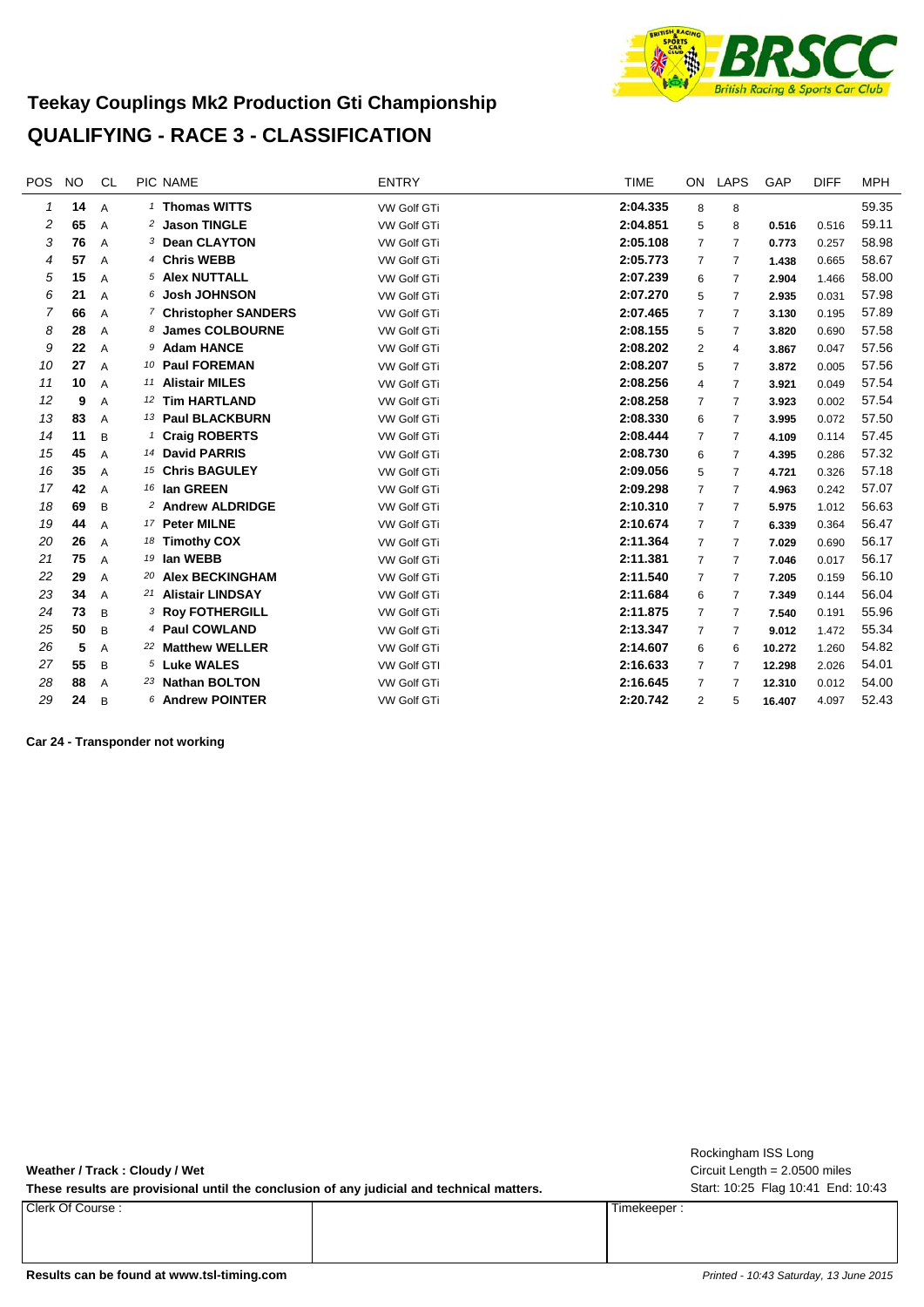#### **Teekay Couplings Mk2 Production Gti Championship QUALIFYING - RACE 3 - LAP ANALYSIS**

DIFF = Difference To Personal Best Lap

| P1             | <b>14 Thomas WITTS</b>    |                |                |                              |  |  |  |  |  |  |  |
|----------------|---------------------------|----------------|----------------|------------------------------|--|--|--|--|--|--|--|
| LAP            | <b>LAP TIME</b>           | <b>DIFF</b>    | MPH            | <b>TIME OF DAY</b>           |  |  |  |  |  |  |  |
| $1 -$          |                           |                |                | 10:28:01.452                 |  |  |  |  |  |  |  |
| 2 -            | 2:07.060                  | 2.725          | 58.08          | 10:30:08.512                 |  |  |  |  |  |  |  |
| 3 -            | 2:05.326                  | 0.991          | 58.88          | 10:32:13.838                 |  |  |  |  |  |  |  |
| 4 -            | 2:04.967                  | 0.632          | 59.05          | 10:34:18.805                 |  |  |  |  |  |  |  |
| 5 -            | $2:04.632$ (3)            | 0.297          | 59.21          | 10:36:23.437                 |  |  |  |  |  |  |  |
| 6 -<br>7 -     | 2:04.470 (2)<br>2:05.030  | 0.135<br>0.695 | 59.29          | 10:38:27.907<br>10:40:32.937 |  |  |  |  |  |  |  |
| 8 -            | 2:04.335(1)               |                | 59.02<br>59.35 | 10:42:37.272                 |  |  |  |  |  |  |  |
| P <sub>2</sub> | <b>Jason TINGLE</b><br>65 |                |                |                              |  |  |  |  |  |  |  |
| LAP            | <b>LAP TIME</b>           | <b>DIFF</b>    | <b>MPH</b>     | <b>TIME OF DAY</b>           |  |  |  |  |  |  |  |
| $1 -$          |                           |                |                | 10:28:07.524                 |  |  |  |  |  |  |  |
| 2 -            | 2:09.396                  | 4.545          | 57.03          | 10:30:16.920                 |  |  |  |  |  |  |  |
| 3 -            | 2:04.986<br>(2)           | 0.135          | 59.04          | 10:32:21.906                 |  |  |  |  |  |  |  |
| 4 -            | 2:05.217<br>(3)           | 0.366          | 58.93          | 10:34:27.123                 |  |  |  |  |  |  |  |
| 5 -            | 2:04.851<br>(1)           |                | 59.11          | 10:36:31.974                 |  |  |  |  |  |  |  |
| 6 -            | 2:06.849                  | 1.998          | 58.17          | 10:38:38.823                 |  |  |  |  |  |  |  |
| $7 -$          | 2:05.519                  | 0.668          | 58.79          | 10:40:44.342                 |  |  |  |  |  |  |  |
| 8 -            | 2:05.567                  | 0.716          | 58.77          | 10:42:49.909                 |  |  |  |  |  |  |  |
| P <sub>3</sub> | <b>Dean CLAYTON</b><br>76 |                |                |                              |  |  |  |  |  |  |  |
| LAP            | LAP TIME                  | DIFF           | <b>MPH</b>     | TIME OF DAY                  |  |  |  |  |  |  |  |
| $1 -$          |                           |                |                | 10:28:38.620                 |  |  |  |  |  |  |  |
| 2 -            | 2:10.139                  | 5.031          | 56.70          | 10:30:48.759                 |  |  |  |  |  |  |  |
| $3 -$          | 2:06.436                  | 1.328          | 58.36          | 10:32:55.195                 |  |  |  |  |  |  |  |
| 4 -            | 2:06.536                  | 1.428          | 58.32          | 10:35:01.731                 |  |  |  |  |  |  |  |
| 5 -            | 2:05.181<br>(2)           | 0.073          | 58.95          | 10:37:06.912                 |  |  |  |  |  |  |  |
| 6 -            | 2:05.755<br>(3)           | 0.647          | 58.68          | 10:39:12.667                 |  |  |  |  |  |  |  |
| 7 -            | 2:05.108(1)               |                | 58.98          | 10:41:17.775                 |  |  |  |  |  |  |  |
| <b>P4</b>      | <b>Chris WEBB</b><br>57   |                |                |                              |  |  |  |  |  |  |  |
| LAP            | <b>LAP TIME</b>           | <b>DIFF</b>    | <b>MPH</b>     | TIME OF DAY                  |  |  |  |  |  |  |  |
| $1 -$          |                           |                |                | 10:29:14.780                 |  |  |  |  |  |  |  |
| 2 -            | 2:11.608                  | 5.835          | 56.07          | 10:31:26.388                 |  |  |  |  |  |  |  |
| 3 -            | 2:07.792                  | 2.019          | 57.75          | 10:33:34.180                 |  |  |  |  |  |  |  |
| 4 -            | $2:05.857$ (2)            | 0.084          | 58.63          | 10:35:40.037                 |  |  |  |  |  |  |  |
| 5 -            | 2:28.669                  | 22.896         | 49.64          | 10:38:08.706                 |  |  |  |  |  |  |  |
| 6 -            | 2:06.499 (3)              | 0.726          | 58.34          | 10:40:15.205                 |  |  |  |  |  |  |  |
| 7 -            | 2:05.773(1)               |                | 58.67          | 10:42:20.978                 |  |  |  |  |  |  |  |
| P5             | 15<br><b>Alex NUTTALL</b> |                |                |                              |  |  |  |  |  |  |  |
| LAP            | LAP TIME                  | DIFF           | <b>MPH</b>     | TIME OF DAY                  |  |  |  |  |  |  |  |
| $1 -$          |                           |                |                | 10:28:20.978                 |  |  |  |  |  |  |  |
| 2 -            | 2:12.774                  | 5.535          | 55.58          | 10:30:33.752                 |  |  |  |  |  |  |  |
| 3 -            | 2:10.422                  | 3.183          | 56.58          | 10:32:44.174                 |  |  |  |  |  |  |  |
| 4 -            | 2:09.058                  | 1.819          | 57.18          | 10:34:53.232                 |  |  |  |  |  |  |  |
| 5 -            | $2:07.843$ (3)            | 0.604          | 57.72          | 10:37:01.075                 |  |  |  |  |  |  |  |
| 6 -            | 2:07.239(1)               |                | 58.00          | 10:39:08.314                 |  |  |  |  |  |  |  |
| 7 -            | $2:07.672$ (2)            | 0.433          | 57.80          | 10:41:15.986                 |  |  |  |  |  |  |  |
| P <sub>6</sub> | <b>Josh JOHNSON</b><br>21 |                |                |                              |  |  |  |  |  |  |  |
| LAP            | LAP TIME                  | DIFF           | MPH            | TIME OF DAY                  |  |  |  |  |  |  |  |
| $1 -$          |                           |                |                | 10:28:08.030                 |  |  |  |  |  |  |  |
| $2 -$          | 2:10.684                  | 3.414          | 56.47          | 10:30:18.714                 |  |  |  |  |  |  |  |
| $3 -$          | 2:09.410                  | 2.140          | 57.02          | 10:32:28.124                 |  |  |  |  |  |  |  |
| 4 -            | $2:08.584$ (3)            | 1.314          | 57.39          | 10:34:36.708                 |  |  |  |  |  |  |  |
| 5 -            | 2:07.270(1)               |                | 57.98          | 10:36:43.978                 |  |  |  |  |  |  |  |

**Weather / Track : Cloudy / Wet**

### **P7 66 Christopher SANDERS**

DIFF = Difference To Personal Best Lap

6 - 2:08.429 1.159 10:38:52.407 **(2)** 57.46

10:41:01.755

| LAP        | <b>LAP TIME</b>             | <b>DIFF</b>            | MPH            | TIME OF DAY                  |  |  |  |  |  |  |  |  |
|------------|-----------------------------|------------------------|----------------|------------------------------|--|--|--|--|--|--|--|--|
| $1 -$      |                             |                        |                | 10:28:10.031                 |  |  |  |  |  |  |  |  |
| $2 -$      | 2:09.816                    | 2.351                  | 56.84          | 10:30:19.847                 |  |  |  |  |  |  |  |  |
| 3 -        | 2:09.570                    | 2.105                  | 56.95          | 10:32:29.417                 |  |  |  |  |  |  |  |  |
| 4 -        | 2:09.284                    | 1.819                  | 57.08          | 10:34:38.701                 |  |  |  |  |  |  |  |  |
| 5 -        | $2:09.128$ (3)              | 1.663                  | 57.15          | 10:36:47.829                 |  |  |  |  |  |  |  |  |
| 6 -        | $2:08.692$ (2)              | 1.227                  | 57.34          | 10:38:56.521                 |  |  |  |  |  |  |  |  |
| 7 -        | 2:07.465 (1)                |                        | 57.89          | 10:41:03.986                 |  |  |  |  |  |  |  |  |
| P8         | 28                          | <b>James COLBOURNE</b> |                |                              |  |  |  |  |  |  |  |  |
| LAP        | <b>LAP TIME</b>             | <b>DIFF</b>            | MPH            | <b>TIME OF DAY</b>           |  |  |  |  |  |  |  |  |
| 1 -        |                             |                        |                | 10:28:19.041                 |  |  |  |  |  |  |  |  |
| $2 -$      | 2:13.548                    | 5.393                  | 55.26          | 10:30:32.589                 |  |  |  |  |  |  |  |  |
| 3 -        | $2:08.288$ (2)              | 0.133                  | 57.52          | 10:32:40.877                 |  |  |  |  |  |  |  |  |
| 4 -        | 2:16.962                    | 8.807                  | 53.88          | 10:34:57.839                 |  |  |  |  |  |  |  |  |
| 5 -        | 2:08.155 (1)                |                        | 57.58          | 10:37:05.994                 |  |  |  |  |  |  |  |  |
| 6 -        | 2:19.974                    | 11.819                 | 52.72          | 10:39:25.968                 |  |  |  |  |  |  |  |  |
| 7 -        | 2:09.744(3)                 | 1.589                  | 56.88          | 10:41:35.712                 |  |  |  |  |  |  |  |  |
| P9         | 22 Adam HANCE               |                        |                |                              |  |  |  |  |  |  |  |  |
| LAP        | <b>LAP TIME</b>             | <b>DIFF</b>            | MPH            | TIME OF DAY                  |  |  |  |  |  |  |  |  |
| $1 -$      |                             |                        |                | 10:28:03.238                 |  |  |  |  |  |  |  |  |
| 2 -        | 2:08.202(1)                 |                        | 57.56          | 10:30:11.440                 |  |  |  |  |  |  |  |  |
| 3 -        | $2:09.146$ (2)              | 0.944                  | 57.14          | 10:32:20.586                 |  |  |  |  |  |  |  |  |
| 4 -        | 10:57.105 <b>P</b>          | 8:48.903               | 11.23          | 10:43:17.691                 |  |  |  |  |  |  |  |  |
| <b>P10</b> | 27 Paul FOREMAN             |                        |                |                              |  |  |  |  |  |  |  |  |
| LAP        | <b>LAP TIME</b>             | <b>DIFF</b>            | <b>MPH</b>     | TIME OF DAY                  |  |  |  |  |  |  |  |  |
|            |                             |                        |                |                              |  |  |  |  |  |  |  |  |
| 1 -        |                             |                        |                | 10:28:35.984                 |  |  |  |  |  |  |  |  |
| 2 -        | 2:12.632                    | 4.425                  | 55.64          | 10:30:48.616                 |  |  |  |  |  |  |  |  |
| 3 -        | 2:11.619                    | 3.412                  | 56.07          | 10:33:00.235                 |  |  |  |  |  |  |  |  |
| 4 -        | 2:09.944                    | 1.737                  | 56.79          | 10:35:10.179                 |  |  |  |  |  |  |  |  |
| 5 -        | 2:08.207(1)                 |                        | 57.56          | 10:37:18.386                 |  |  |  |  |  |  |  |  |
| 6 -        | $2:09.082$ (2)              | 0.875                  | 57.17          | 10:39:27.468                 |  |  |  |  |  |  |  |  |
| $7 -$      | $2:09.644$ (3)              | 1.437                  | 56.92          | 10:41:37.112                 |  |  |  |  |  |  |  |  |
| P11        | <b>10 Alistair MILES</b>    |                        |                |                              |  |  |  |  |  |  |  |  |
| LAP        | <b>LAP TIME</b>             | DIFF                   | <b>MPH</b>     | TIME OF DAY                  |  |  |  |  |  |  |  |  |
| 1 -        |                             |                        |                | 10:28:08.772                 |  |  |  |  |  |  |  |  |
| 2 -        | 2:09.739 (3)                | 1.483                  | 56.88          | 10:30:18.511                 |  |  |  |  |  |  |  |  |
| 3 -        | 2:08.331 (2)                | 0.075                  | 57.50          | 10:32:26.842                 |  |  |  |  |  |  |  |  |
| 4 -        | 2:08.256(1)                 |                        | 57.54          | 10:34:35.098                 |  |  |  |  |  |  |  |  |
| $5 -$      | 2:10.085                    | 1.829                  | 56.73          | 10:36:45.183                 |  |  |  |  |  |  |  |  |
| 6 -        | 2:53.474                    | 45.218                 | 42.54          | 10:39:38.657                 |  |  |  |  |  |  |  |  |
| $7 -$      | 2:13.339                    | 5.083                  | 55.34          | 10:41:51.996                 |  |  |  |  |  |  |  |  |
| P12        | <b>Tim HARTLAND</b><br>9    |                        |                |                              |  |  |  |  |  |  |  |  |
| LAP        | LAP TIME                    | <b>DIFF</b>            | MPH            | TIME OF DAY                  |  |  |  |  |  |  |  |  |
| 1 -        |                             |                        |                | 10:28:49.511                 |  |  |  |  |  |  |  |  |
| 2 -        | 2:13.059                    | 4.801                  | 55.46          | 10:31:02.570                 |  |  |  |  |  |  |  |  |
| 3 -        | 2:12.985                    | 4.727                  | 55.49          | 10:33:15.555                 |  |  |  |  |  |  |  |  |
| 4 -        | 2:12.973                    | 4.715                  | 55.49          | 10:35:28.528                 |  |  |  |  |  |  |  |  |
| 5 -        | $2:10.239$ (3)              | 1.981                  | 56.66          | 10:37:38.767                 |  |  |  |  |  |  |  |  |
| 6 -<br>7 - | 2:09.734 (2)<br>2:08.258(1) | 1.476                  | 56.88<br>57.54 | 10:39:48.501<br>10:41:56.759 |  |  |  |  |  |  |  |  |

Start: 10:25 Flag 10:41 End: 10:43 Circuit Length = 2.0500 miles Rockingham ISS Long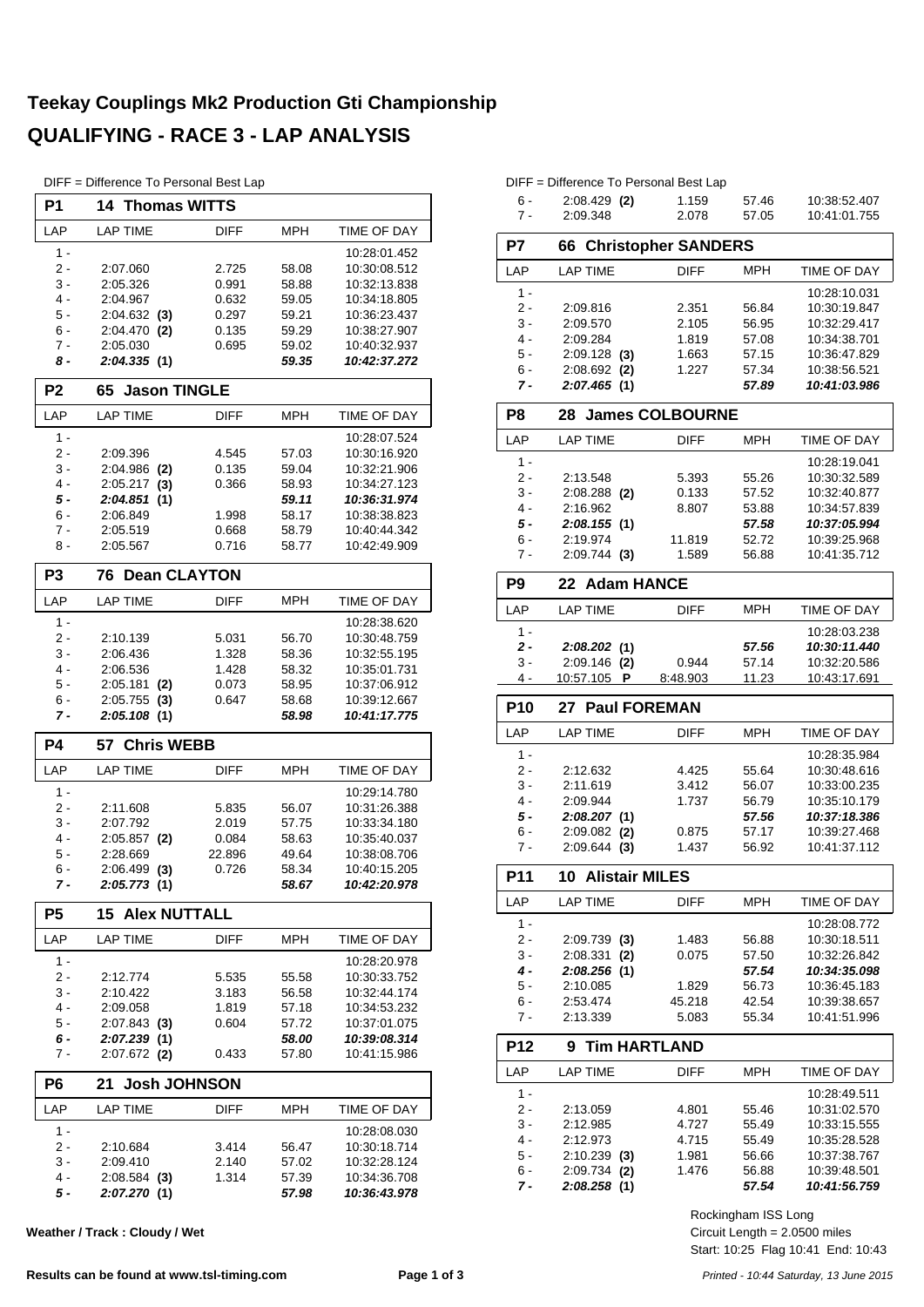#### **Teekay Couplings Mk2 Production Gti Championship QUALIFYING - RACE 3 - LAP ANALYSIS**

DIFF = Difference To Personal Best Lap

| <b>P13</b>      | <b>83 Paul BLACKBURN</b>      |                        |                |                              |  |  |  |  |  |  |
|-----------------|-------------------------------|------------------------|----------------|------------------------------|--|--|--|--|--|--|
| LAP             | <b>LAP TIME</b>               | DIFF                   | MPH            | <b>TIME OF DAY</b>           |  |  |  |  |  |  |
| 1 -             |                               |                        |                | 10:28:20.381                 |  |  |  |  |  |  |
| 2 -             | 2:15.318                      | 6.988                  | 54.53          | 10:30:35.699                 |  |  |  |  |  |  |
| 3 -             | 2:10.470                      | 2.140                  | 56.56          | 10:32:46.169                 |  |  |  |  |  |  |
| 4 -             | $2:08.872$ (2)                | 0.542                  | 57.26          | 10:34:55.041                 |  |  |  |  |  |  |
| 5 -             | 2:09.134<br>(3)               | 0.804                  | 57.14          | 10:37:04.175                 |  |  |  |  |  |  |
| 6 -<br>7 -      | 2:08.330(1)<br>2:17.566       | 9.236                  | 57.50<br>53.64 | 10:39:12.505<br>10:41:30.071 |  |  |  |  |  |  |
| P <sub>14</sub> | <b>Craig ROBERTS</b><br>11    |                        |                |                              |  |  |  |  |  |  |
| LAP             | <b>LAP TIME</b>               | <b>DIFF</b>            | MPH            | <b>TIME OF DAY</b>           |  |  |  |  |  |  |
| $1 -$           |                               |                        |                | 10:28:44.621                 |  |  |  |  |  |  |
| 2 -             | 2:14.721                      | 6.277                  | 54.77          | 10:30:59.342                 |  |  |  |  |  |  |
| 3 -             | 2:13.609                      | 5.165                  | 55.23          | 10:33:12.951                 |  |  |  |  |  |  |
| $4 -$           | 2:12.689                      | 4.245                  | 55.61          | 10:35:25.640                 |  |  |  |  |  |  |
| 5 -             | $2:10.484$ (3)                | 2.040                  | 56.55          | 10:37:36.124                 |  |  |  |  |  |  |
| 6 -             | 2:09.256<br>(2)               | 0.812                  | 57.09          | 10:39:45.380                 |  |  |  |  |  |  |
| 7 -             | 2:08.444(1)                   |                        | 57.45          | 10:41:53.824                 |  |  |  |  |  |  |
| P <sub>15</sub> | <b>David PARRIS</b><br>45     |                        |                |                              |  |  |  |  |  |  |
| LAP             | <b>LAP TIME</b>               | <b>DIFF</b>            | MPH            | TIME OF DAY                  |  |  |  |  |  |  |
| $1 -$           |                               |                        |                | 10:28:43.812                 |  |  |  |  |  |  |
| 2 -             | 2:14.403                      | 5.673                  | 54.90          | 10:30:58.215                 |  |  |  |  |  |  |
| 3 -             | 2:12.804                      | 4.074                  | 55.57          | 10:33:11.019                 |  |  |  |  |  |  |
| $4 -$           | 2:12.145                      | 3.415                  | 55.84          | 10:35:23.164                 |  |  |  |  |  |  |
| $5 -$           | $2:10.768$ (3)                | 2.038                  | 56.43          | 10:37:33.932                 |  |  |  |  |  |  |
| 6 -             | 2:08.730 (1)                  |                        | 57.32          | 10:39:42.662                 |  |  |  |  |  |  |
| 7 -             | $2:10.107$ (2)                | 1.377                  | 56.72          | 10:41:52.769                 |  |  |  |  |  |  |
|                 |                               |                        |                |                              |  |  |  |  |  |  |
| P <sub>16</sub> | 35<br><b>Chris BAGULEY</b>    |                        |                |                              |  |  |  |  |  |  |
| LAP             | <b>LAP TIME</b>               | <b>DIFF</b>            | MPH            | <b>TIME OF DAY</b>           |  |  |  |  |  |  |
| 1 -             |                               |                        |                | 10:28:27.098                 |  |  |  |  |  |  |
| 2 -             | 2:12.007                      | 2.951                  | 55.90          | 10:30:39.105                 |  |  |  |  |  |  |
| 3 -             | 2:19.272                      | 10.216                 | 52.98          | 10:32:58.377                 |  |  |  |  |  |  |
| $4 -$           | $2:09.533$ (2)                | 0.477                  | 56.97          | 10:35:07.910                 |  |  |  |  |  |  |
| 5 -             | 2:09.056(1)                   |                        | 57.18          | 10:37:16.966                 |  |  |  |  |  |  |
| 6 -             | 2:11.526                      | 2.470                  | 56.11          | 10:39:28.492                 |  |  |  |  |  |  |
| 7 -             | $2:11.469$ (3)                | 2.413                  | 56.13          | 10:41:39.961                 |  |  |  |  |  |  |
| P17             | 42<br>lan GREEN               |                        |                |                              |  |  |  |  |  |  |
| LAP             | LAP TIME                      | <b>DIFF</b>            | MPH            | TIME OF DAY                  |  |  |  |  |  |  |
| 1 -             |                               |                        |                | 10:28:37.819                 |  |  |  |  |  |  |
| 2 -             | 2:22.923                      | 13.625                 | 51.63          | 10:31:00.742                 |  |  |  |  |  |  |
| 3 -             | $2:13.596$ (3)                | 4.298                  | 55.24          | 10:33:14.338                 |  |  |  |  |  |  |
| 4 -             | 2:24.559                      | 15.261                 | 51.05          | 10:35:38.897                 |  |  |  |  |  |  |
| 5 -             | 2:17.314                      | 8.016                  | 53.74          | 10:37:56.211                 |  |  |  |  |  |  |
| $6 -$<br>7 -    | $2:11.319$ (2)<br>2:09.298(1) | 2.021                  | 56.19<br>57.07 | 10:40:07.530<br>10:42:16.828 |  |  |  |  |  |  |
| <b>P18</b>      | 69.                           | <b>Andrew ALDRIDGE</b> |                |                              |  |  |  |  |  |  |
|                 |                               |                        |                |                              |  |  |  |  |  |  |
| LAP             | <b>LAP TIME</b>               | DIFF                   | MPH            | TIME OF DAY                  |  |  |  |  |  |  |
| 1 -             |                               |                        |                | 10:28:51.918                 |  |  |  |  |  |  |
| 2 -             | 2:14.327                      | 4.017                  | 54.94          | 10:31:06.245                 |  |  |  |  |  |  |
| 3 -<br>4 -      | 2:12.545                      | 2.235                  | 55.67          | 10:33:18.790                 |  |  |  |  |  |  |
| 5 -             | 2:12.703<br>$2:12.286$ (3)    | 2.393<br>1.976         | 55.61<br>55.78 | 10:35:31.493<br>10:37:43.779 |  |  |  |  |  |  |

**Weather / Track : Cloudy / Wet**

#### DIFF = Difference To Personal Best Lap

|                 | 2:10.310(1)                   |                | 56.63          | 10:42:05.390                 |
|-----------------|-------------------------------|----------------|----------------|------------------------------|
| P <sub>19</sub> | <b>44 Peter MILNE</b>         |                |                |                              |
| LAP             | <b>LAP TIME</b>               | <b>DIFF</b>    | <b>MPH</b>     | <b>TIME OF DAY</b>           |
| $1 -$           |                               |                |                | 10:28:18.677                 |
| $2 -$           | 2:16.850                      | 6.176          | 53.92          | 10:30:35.527                 |
| 3 -             | 2:13.373                      | 2.699          | 55.33          | 10:32:48.900                 |
| $4 -$           | 2:13.193                      | 2.519          | 55.40          | 10:35:02.093                 |
| 5 -             | $2:11.263$ (2)                | 0.589          | 56.22          | 10:37:13.356                 |
| $6 -$           | 2:11.423(3)                   | 0.749          | 56.15          | 10:39:24.779                 |
| 7 -             | 2:10.674(1)                   |                | 56.47          | 10:41:35.453                 |
| <b>P20</b>      | <b>Timothy COX</b><br>26      |                |                |                              |
| LAP             | <b>LAP TIME</b>               | <b>DIFF</b>    | <b>MPH</b>     | TIME OF DAY                  |
| 1 -             |                               |                |                | 10:28:26.762                 |
| $2 -$           | 2:16.072                      | 4.708          | 54.23          | 10:30:42.834                 |
| $3 -$           | 2:39.006                      | 27.642         | 46.41          | 10:33:21.840                 |
| $4 -$           | $2:14.566$ (3)                | 3.202          | 54.84          | 10:35:36.406                 |
| $5 -$           | 2:15.050                      | 3.686          | 54.64          | 10:37:51.456                 |
| 6 -<br>7 -      | $2:12.053$ (2)<br>2:11.364(1) | 0.689          | 55.88<br>56.17 | 10:40:03.509<br>10:42:14.873 |
| P <sub>21</sub> | lan WEBB<br>75                |                |                |                              |
| LAP             | <b>LAP TIME</b>               | <b>DIFF</b>    | MPH            | TIME OF DAY                  |
| $1 -$           |                               |                |                | 10:28:40.976                 |
| $2 -$           | 2:16.357                      | 4.976          | 54.12          | 10:30:57.333                 |
| 3 -             | 2:15.136                      | 3.755          | 54.61          | 10:33:12.469                 |
| $4 -$           | 2:15.303                      | 3.922          | 54.54          | 10:35:27.772                 |
| 5 -             | 2:11.630<br>(2)               | 0.249          | 56.06          | 10:37:39.402                 |
| 6 -             | 2:12.460<br>(3)               | 1.079          | 55.71          | 10:39:51.862                 |
| 7 -             | 2:11.381(1)                   |                | 56.17          | 10:42:03.243                 |
|                 |                               |                |                |                              |
| <b>P22</b>      | <b>Alex BECKINGHAM</b><br>29  |                |                |                              |
| LAP             | <b>LAP TIME</b>               | <b>DIFF</b>    | MPH            | TIME OF DAY                  |
| $1 -$           |                               |                |                | 10:28:40.269                 |
| 2 -             | 2:21.260                      | 9.720          | 52.24          | 10:31:01.529                 |
| 3 -             | 2:15.646                      | 4.106          | 54.40          | 10:33:17.175                 |
| 4 -             | $2:12.742$ (3)                | 1.202          | 55.59          | 10:35:29.917                 |
| 5 -             | 2:14.271                      | 2.731          | 54.96          | 10:37:44.188                 |
| 6 -<br>7 -      | $2:12.622$ (2)<br>2:11.540(1) | 1.082          | 55.64<br>56.10 | 10:39:56.810<br>10:42:08.350 |
| P <sub>23</sub> | <b>34 Alistair LINDSAY</b>    |                |                |                              |
| LAP             | <b>LAP TIME</b>               | DIFF           | MPH            | TIME OF DAY                  |
|                 |                               |                |                |                              |
| 1 -<br>2 -      | 2:15.378                      | 3.694          | 54.51          | 10:28:39.495<br>10:30:54.873 |
| 3 -             | 2:14.982                      | 3.298          | 54.67          | 10:33:09.855                 |
| 4 -             | 2:13.059                      | 1.375          | 55.46          | 10:35:22.914                 |
| 5 -             | 2:12.900(3)                   | 1.216          | 55.53          | 10:37:35.814                 |
| 6 -             | 2:11.684(1)                   |                | 56.04          | 10:39:47.498                 |
| 7 -             | $2:12.807$ (2)                | 1.123          | 55.56          | 10:42:00.305                 |
| P24             | <b>Roy FOTHERGILL</b><br>73   |                |                |                              |
| LAP             | <b>LAP TIME</b>               | <b>DIFF</b>    | <b>MPH</b>     | TIME OF DAY                  |
| 1 -             |                               |                |                | 10:28:34.669                 |
| 2 -             | 2:19.284                      | 7.409          | 52.98          | 10:30:53.953                 |
| 3 -             | 2:17.893                      | 6.018          | 53.51          | 10:33:11.846                 |
| 4 -<br>5 -      | 2:15.610<br>2:14.980(3)       | 3.735<br>3.105 | 54.42<br>54.67 | 10:35:27.456<br>10:37:42.436 |

Start: 10:25 Flag 10:41 End: 10:43 Circuit Length = 2.0500 miles Rockingham ISS Long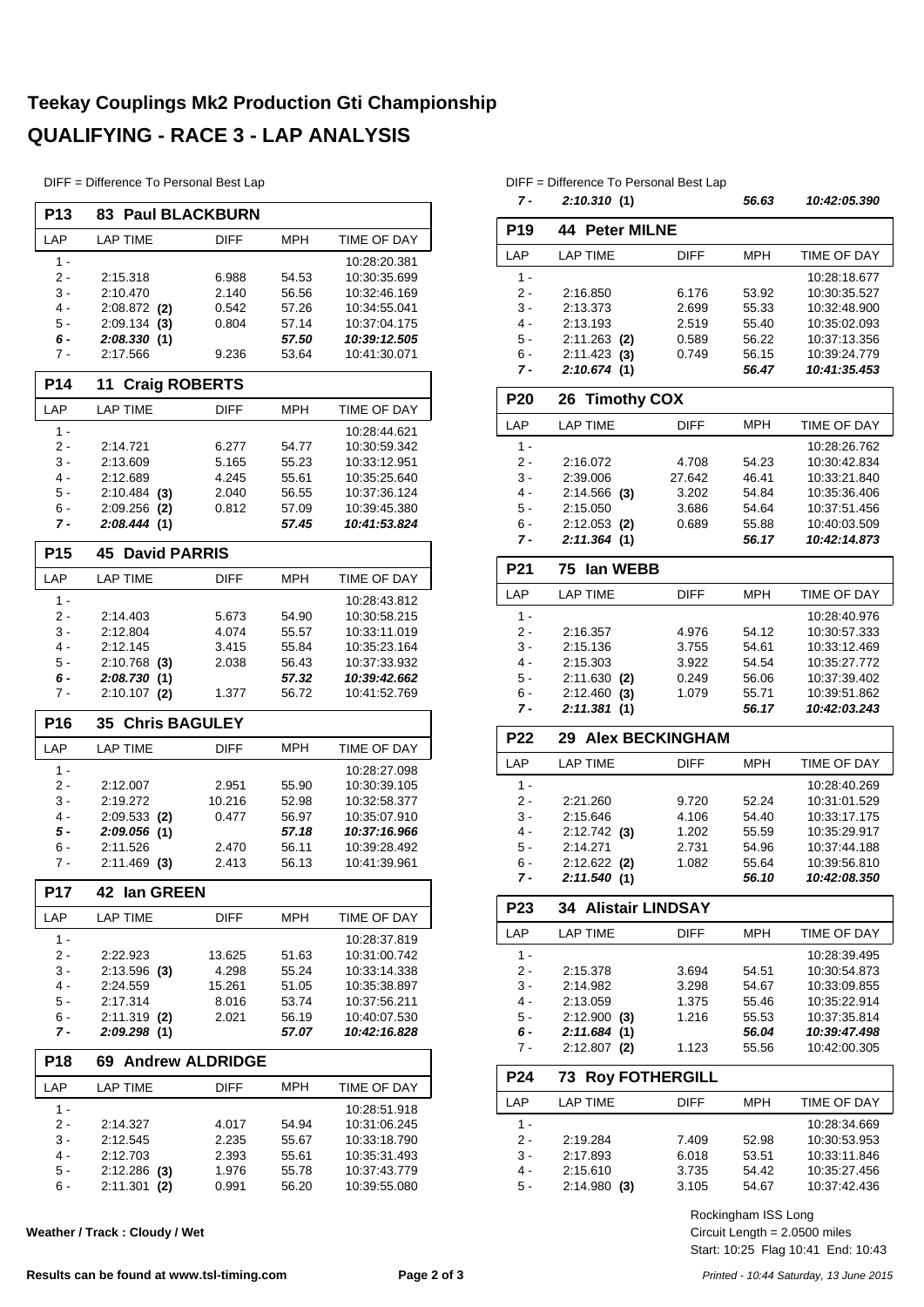#### **Teekay Couplings Mk2 Production Gti Championship QUALIFYING - RACE 3 - LAP ANALYSIS**

|                 | DIFF = Difference To Personal Best Lap |               |            |              |  |  |  |  |  |
|-----------------|----------------------------------------|---------------|------------|--------------|--|--|--|--|--|
| 6 -             | $2:13.917$ (2)                         | 2.042         | 55.10      | 10:39:56.353 |  |  |  |  |  |
| 7 -             | 2:11.875(1)                            |               | 55.96      | 10:42:08.228 |  |  |  |  |  |
| P <sub>25</sub> | <b>Paul COWLAND</b><br>50              |               |            |              |  |  |  |  |  |
| LAP             | <b>LAP TIME</b>                        | <b>DIFF</b>   | MPH        | TIME OF DAY  |  |  |  |  |  |
| 1 -             |                                        |               |            | 10:28:22.608 |  |  |  |  |  |
| 2 -             | 2:16.599                               | 3.252         | 54.02      | 10:30:39.207 |  |  |  |  |  |
| 3 -             | 2:15.305                               | 1.958         | 54.54      | 10:32:54.512 |  |  |  |  |  |
| 4 -             | 2:15.768                               | 2.421         | 54.35      | 10:35:10.280 |  |  |  |  |  |
| 5 -             | $2:13.425$ (2)                         | 0.078         | 55.31      | 10:37:23.705 |  |  |  |  |  |
| 6 -             | $2:13.908$ (3)                         | 0.561         | 55.11      | 10:39:37.613 |  |  |  |  |  |
| 7 -             | 2:13.347(1)                            |               | 55.34      | 10:41:50.960 |  |  |  |  |  |
| <b>P26</b>      | <b>Matthew WELLER</b><br>5             |               |            |              |  |  |  |  |  |
| LAP             | <b>LAP TIME</b>                        | <b>DIFF</b>   | <b>MPH</b> | TIME OF DAY  |  |  |  |  |  |
| $1 -$           |                                        |               |            | 10:29:22.343 |  |  |  |  |  |
| 2 -             | 2:29.775                               | 15.168        | 49.27      | 10:31:52.118 |  |  |  |  |  |
| 3 -             | 2:18.817                               | 4.210         | 53.16      | 10:34:10.935 |  |  |  |  |  |
| 4 -             | $2:18.096$ (3)                         | 3.489         | 53.44      | 10:36:29.031 |  |  |  |  |  |
| $5 -$           | $2:16.777$ (2)                         | 2.170         | 53.95      | 10:38:45.808 |  |  |  |  |  |
| 6 -             | 2:14.607(1)                            |               | 54.82      | 10:41:00.415 |  |  |  |  |  |
| <b>P27</b>      | <b>Luke WALES</b><br>55                |               |            |              |  |  |  |  |  |
| LAP             | <b>LAP TIME</b>                        | <b>DIFF</b>   | <b>MPH</b> | TIME OF DAY  |  |  |  |  |  |
| 1 -             |                                        |               |            | 10:29:06.298 |  |  |  |  |  |
| 2 -             | 2:18.443                               | 1.810         | 53.30      | 10:31:24.741 |  |  |  |  |  |
| 3 -             | 2:18.001                               | 1.368         | 53.47      | 10:33:42.742 |  |  |  |  |  |
| 4 -             | 2:18.501                               | 1.868         | 53.28      | 10:36:01.243 |  |  |  |  |  |
| 5 -             | $2:17.053$ (2)                         | 0.420         | 53.84      | 10:38:18.296 |  |  |  |  |  |
| 6 -             | $2:17.112$ (3)                         | 0.479         | 53.82      | 10:40:35.408 |  |  |  |  |  |
| 7 -             | 2:16.633(1)                            |               | 54.01      | 10:42:52.041 |  |  |  |  |  |
| <b>P28</b>      | <b>Nathan BOLTON</b><br>88             |               |            |              |  |  |  |  |  |
| LAP             | <b>LAP TIME</b>                        | <b>DIFF</b>   | <b>MPH</b> | TIME OF DAY  |  |  |  |  |  |
| $1 -$           |                                        |               |            | 10:28:28.846 |  |  |  |  |  |
| 2 -             | 2:20.301                               | 3.656         | 52.60      | 10:30:49.147 |  |  |  |  |  |
| 3 -             | 2:22.007                               | 5.362         | 51.96      | 10:33:11.154 |  |  |  |  |  |
| 4 -             | 2:22.307                               | 5.662         | 51.85      | 10:35:33.461 |  |  |  |  |  |
| 5 -             | 2:17.801<br>(2)                        | 1.156         | 53.55      | 10:37:51.262 |  |  |  |  |  |
| 6 -             | $2:19.160$ (3)                         | 2.515         | 53.03      | 10:40:10.422 |  |  |  |  |  |
| 7 -             | 2:16.645(1)                            |               | 54.00      | 10:42:27.067 |  |  |  |  |  |
| P29             | 24<br><b>Andrew POINTER</b>            |               |            |              |  |  |  |  |  |
| LAP             | <b>LAP TIME</b>                        | DIFF          | MPH        | TIME OF DAY  |  |  |  |  |  |
| $1 -$           |                                        |               |            | 10:28:55.517 |  |  |  |  |  |
| 2 -             | 2:20.742 (1)                           |               | 52.43      | 10:31:16.259 |  |  |  |  |  |
| 3 -             | $2:21.939$ (2)                         | 1.197         | 51.99      | 10:33:38.198 |  |  |  |  |  |
| 4 -             | $2:24.649$ (3)                         | 3.907         | 51.02      | 10:36:02.847 |  |  |  |  |  |
| $5 -$           | 2:43.088 P                             | <u>22.346</u> | 45.25      | 10:38:45.935 |  |  |  |  |  |

Start: 10:25 Flag 10:41 End: 10:43 Circuit Length = 2.0500 miles Rockingham ISS Long

**Weather / Track : Cloudy / Wet**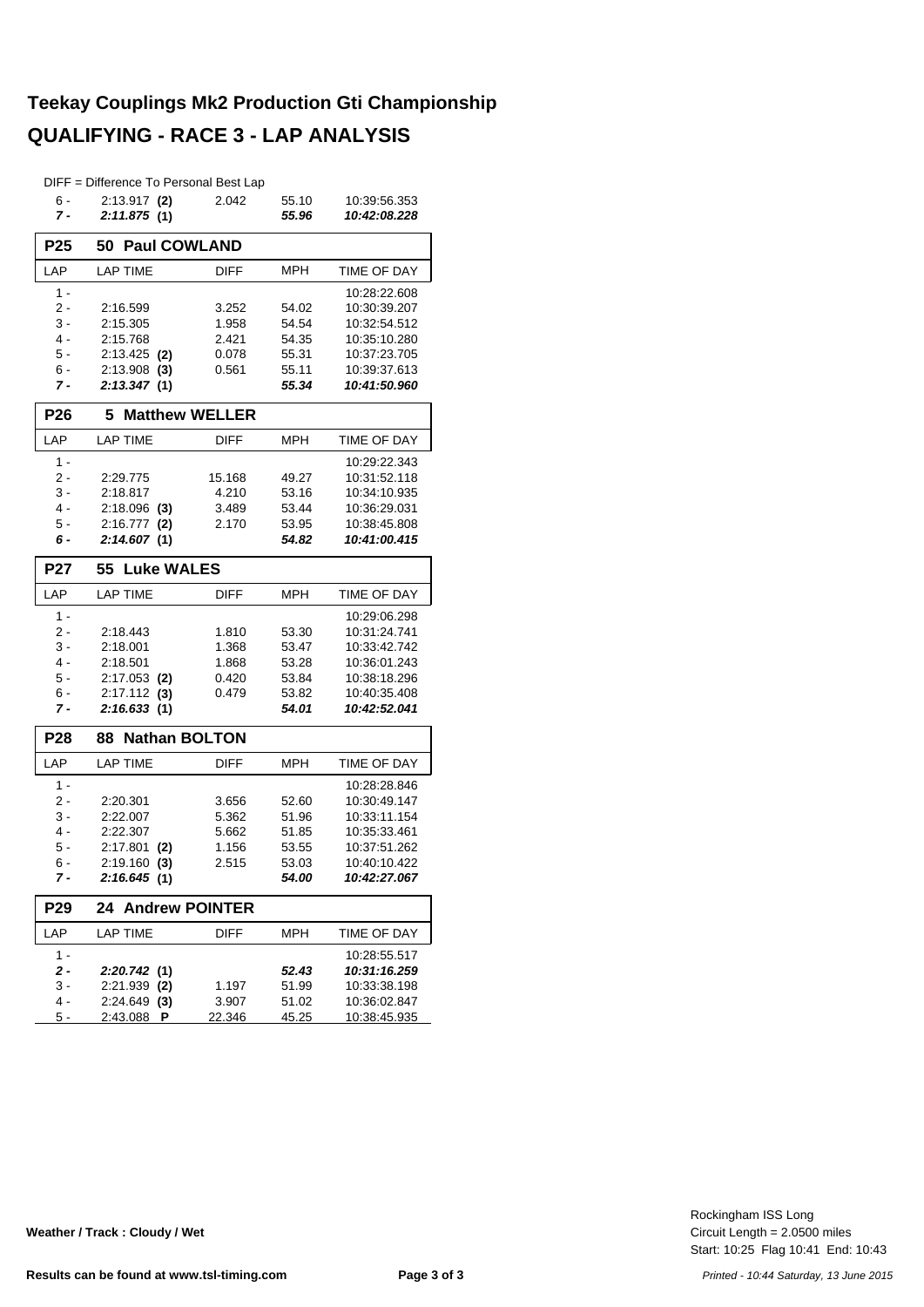

#### **Teekay Couplings Mk2 Production Gti Championship RACE 3 - GRID (15 minutes)**



Circuit Length = 2.0500 miles

**These results are provisional until the conclusion of any judicial and technical matters.**

Clerk Of Course : Timekeeper :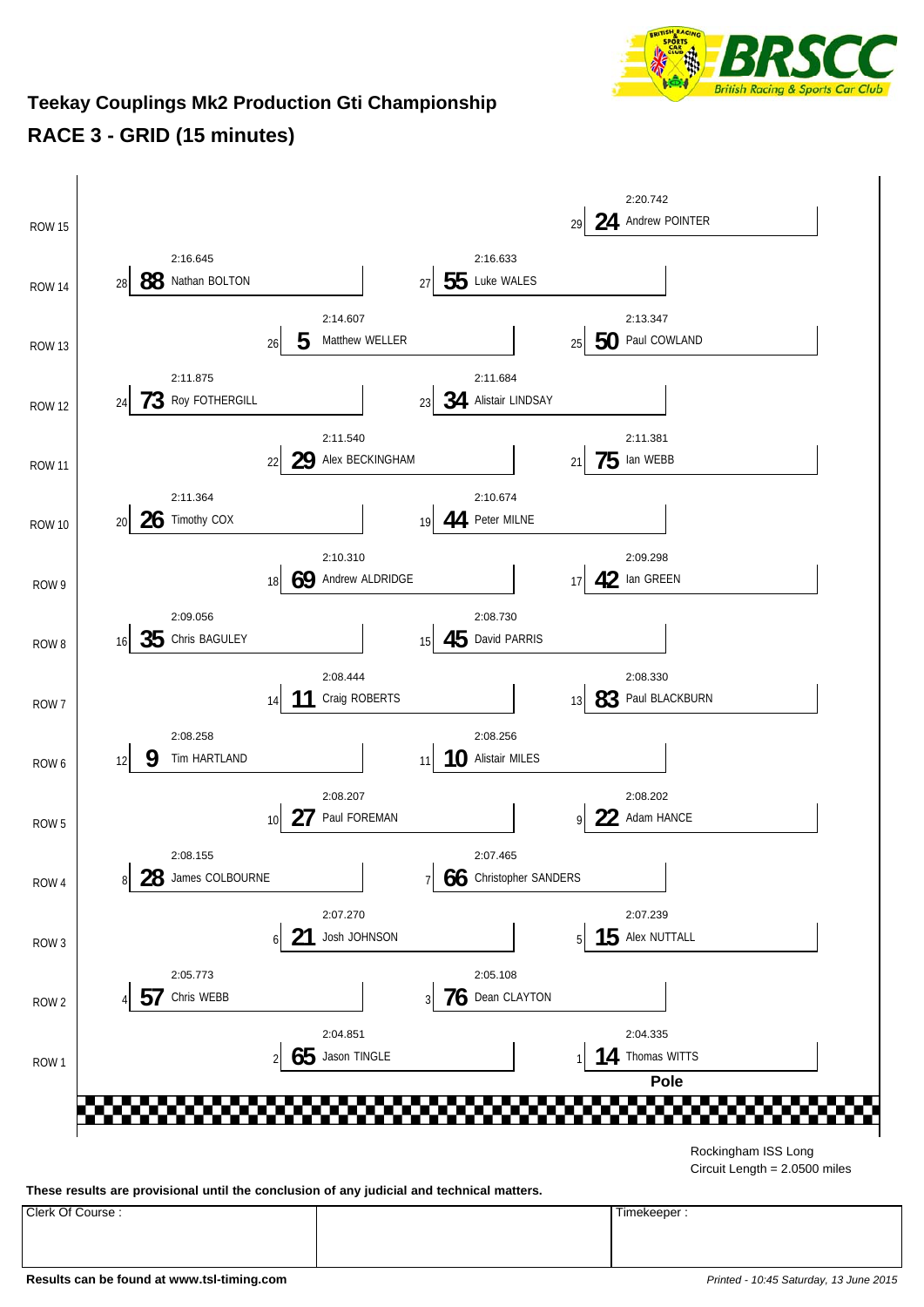

#### **Teekay Couplings Mk2 Production Gti Championship RACE 3 - CLASSIFICATION**

| POS          | <b>NO</b>       | <b>CL</b>      | PIC NAME              | <b>ENTRY</b>          | <b>LAPS</b>    | <b>TIME</b>        | GAP    | <b>DIFF</b> | <b>MPH</b> | <b>BEST</b> | ON                      |
|--------------|-----------------|----------------|-----------------------|-----------------------|----------------|--------------------|--------|-------------|------------|-------------|-------------------------|
| $\mathbf{1}$ | 14              | Α              | 1 Thomas WITTS        | VW Golf GTi           | 8              | 16:50.260          |        |             | 58.44      | 2:04.692    | $\overline{\mathbf{4}}$ |
| 2            | 65              | Α              | 2 Jason TINGLE        | <b>VW Golf GTi</b>    | 8              | 16:56.070          | 5.810  | 5.810       | 58.10      | 2:04.589    | 5                       |
| 3            | 76              | Α              | 3 Dean CLAYTON        | <b>VW Golf GTi</b>    | 8              | 17:01.701          | 11.441 | 5.631       | 57.78      | 2:04.910    | 6                       |
| 4            | 57              | Α              | 4 Chris WEBB          | <b>VW Golf GTi</b>    | 8              | 17:11.728          | 21.468 | 10.027      | 57.22      | 2:05.350    | 6                       |
| 5            | 35              | Α              | 5 Chris BAGULEY       | <b>VW Golf GTi</b>    | 8              | 17:14.183          | 23.923 | 2.455       | 57.08      | 2:05.451    | 6                       |
| 6            | 22              | Α              | 6 Adam HANCE          | <b>VW Golf GTi</b>    | 8              | 17:20.171          | 29.911 | 5.988       | 56.75      | 2:06.696    | 6                       |
| 7            | 11              | B              | 1 Craig ROBERTS       | <b>VW Golf GTi</b>    | 8              | 17:24.848          | 34.588 | 4.677       | 56.50      | 2:07.040    | 8                       |
| 8            | 66              | Α              | 7 Christopher SANDERS | VW Golf GTi           | 8              | 17:28.945          | 38.685 | 4.097       | 56.28      | 2:08.373    | 4                       |
| 9            | 15              | Α              | 8 Alex NUTTALL        | VW Golf GTi           | 8              | 17:29.052          | 38.792 | 0.107       | 56.27      | 2:07.029    | 6                       |
| 10           | 45              | Α              | 9 David PARRIS        | VW Golf GTi           | 8              | 17:30.183          | 39.923 | 1.131       | 56.21      | 2:08.179    | 5                       |
| 11           | 9               | Α              | 10 Tim HARTLAND       | <b>VW Golf GTi</b>    | 8              | 17:31.477          | 41.217 | 1.294       | 56.14      | 2:06.987    | 8                       |
| 12           | 21              | Α              | 11 Josh JOHNSON       | <b>VW Golf GTi</b>    | 8              | 17:37.083          | 46.823 | 5.606       | 55.85      | 2:07.530    | 4                       |
| 13           | 42              | Α              | 12 Ian GREEN          | VW Golf GTi           | 8              | 17:39.182          | 48.922 | 2.099       | 55.74      | 2:08.699    | 8                       |
| 14           | 29              | Α              | 13 Alex BECKINGHAM    | VW Golf GTi           | 8              | 17:49.118          | 58.858 | 9.936       | 55.22      | 2:08.893    | 6                       |
| 15           | 44              | Α              | 14 Peter MILNE        | <b>VW Golf GTi</b>    | 8              | 17:55.037 1:04.777 |        | 5.919       | 54.91      | 2:10.551    | $\overline{7}$          |
| 16           | 55              | B              | 2 Luke WALES          | <b>VW Golf GTI</b>    | 8              | 17:55.542 1:05.282 |        | 0.505       | 54.89      | 2:10.074    | 8                       |
| 17           | 69              | B              | 3 Andrew ALDRIDGE     | <b>VW Golf GTi</b>    | 8              | 17:59.187 1:08.927 |        | 3.645       | 54.70      | 2:10.911    | 8                       |
| 18           | 27              | Α              | 15 Paul FOREMAN       | <b>VW Golf GTi</b>    | 8              | 17:59.571 1:09.311 |        | 0.384       | 54.68      | 2:10.166    | 8                       |
| 19           | 75              | Α              | 16 Ian WEBB           | <b>VW Golf GTi</b>    | 8              | 18:00.109 1:09.849 |        | 0.538       | 54.66      | 2:11.290    | 5                       |
| 20           | 5               | Α              | 17 Matthew WELLER     | <b>VW Golf GTi</b>    | 8              | 18:01.257 1:10.997 |        | 1.148       | 54.60      | 2:09.306    | 6                       |
| 21           | 73              | B              | 4 Roy FOTHERGILL      | <b>VW Golf GTi</b>    | 8              | 18:02.077 1:11.817 |        | 0.820       | 54.56      | 2:11.612    | 6                       |
| 22           | 34              | Α              | 18 Alistair LINDSAY   | <b>VW Golf GTi</b>    | 8              | 18:03.108 1:12.848 |        | 1.031       | 54.50      | 2:11.527    | 6                       |
| 23           | 50              | B              | 5 Paul COWLAND        | VW Golf GTi           | 8              | 18:10.531 1:20.271 |        | 7.423       | 54.13      | 2:12.014    | 6                       |
| 24           | 24              | B              | 6 Andrew POINTER      | VW Golf GTi           | 8              | 18:32.826 1:42.566 |        | 22.295      | 53.05      | 2:14.493    | 4                       |
| 25           | 88              | Α              | 19 Nathan BOLTON      | VW Golf GTi           | 8              | 18:35.927 1:45.667 |        | 3.101       | 52.90      | 2:16.079    | 8                       |
|              |                 |                |                       | <b>NOT CLASSIFIED</b> |                |                    |        |             |            |             |                         |
| <b>DNF</b>   | 10 <sup>°</sup> | $\overline{A}$ | <b>Alistair MILES</b> | VW Golf GTi           | $\overline{7}$ | 16:11.091          | 1 Lap  | 1 Lap       | 53.19      | 2:09.602    | 6                       |
| <b>DNF</b>   | 26              | Α              | <b>Timothy COX</b>    | <b>VW Golf GTi</b>    | 5              | 11:44.456          | 3 Laps | 2 Laps      | 52.38      | 2:14.911    | 5                       |
| <b>DNF</b>   | 83              | Α              | <b>Paul BLACKBURN</b> | <b>VW Golf GTi</b>    | $\mathbf{2}$   | 4:34.802           | 6 Laps | 3 Laps      | 53.71      | 2:11.301    | 2                       |
| <b>DNF</b>   | 28              | A              | James COLBOURNE       | <b>VW Golf GTi</b>    | $\overline{2}$ | 4:38.410           | 6 Laps | 3.608       | 53.01      | 2:21.224    | $\mathbf{1}$            |
|              |                 |                |                       | <b>FASTEST LAP</b>    |                |                    |        |             |            |             |                         |
|              | 65              | Α              | <b>Jason TINGLE</b>   | VW Golf GTi           | 5              | 2:04.589           |        | 59.23 mph   |            | 95.32 kph   |                         |
|              | 11              | B              | <b>Craig ROBERTS</b>  | VW Golf GTi           | 8              | 2:07.040           |        | 58.09 mph   |            | 93.48 kph   |                         |
|              |                 |                |                       |                       |                |                    |        |             |            |             |                         |

**Weather / Track : Rain / Wet**

These results are provisional until the conclusion of any judicial and technical matters. Start: 13:19 Flag 13:36 End: 13:38

Clerk Of Course : Timekeeper :

Circuit Length = 2.0500 miles Rockingham ISS Long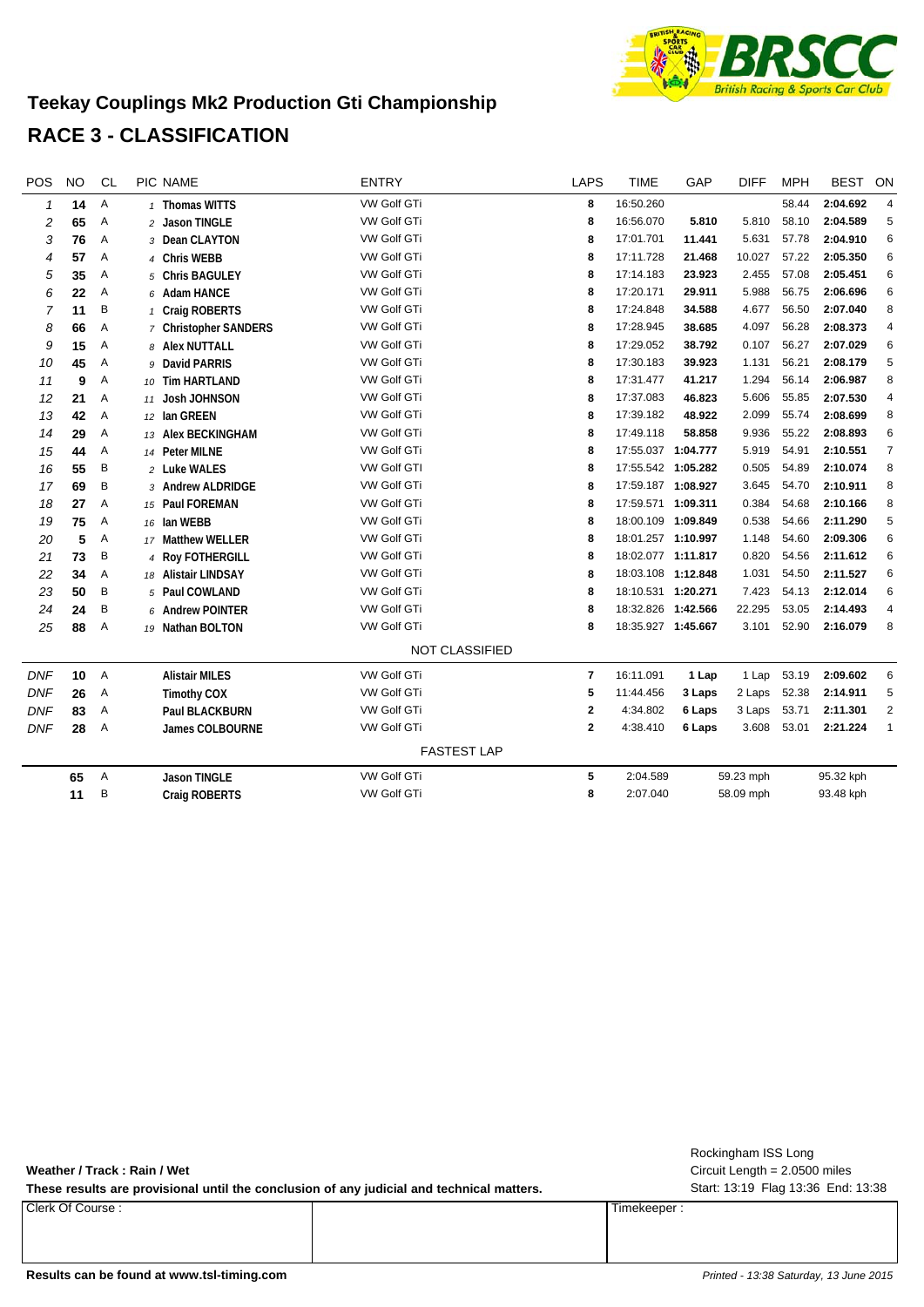#### **Teekay Couplings Mk2 Production Gti Championship RACE 3 - LAP CHART**

| LAP <sub>1</sub> |               | @13:21:29.442   | LAP <sub>2</sub> |               | @13:23:35.475   | LAP <sub>3</sub> |               | @13:25:40.759 | LAP <sub>4</sub> |               | @13:27:45.451   | LAP <sub>5</sub> |               | @13:29:50.533   |
|------------------|---------------|-----------------|------------------|---------------|-----------------|------------------|---------------|---------------|------------------|---------------|-----------------|------------------|---------------|-----------------|
| NO.              | <b>BEHIND</b> | <b>LAP TIME</b> | <b>NO</b>        | <b>BEHIND</b> | <b>LAP TIME</b> | <b>NO</b>        | <b>BEHIND</b> | LAP TIME      | <b>NO</b>        | <b>BEHIND</b> | <b>LAP TIME</b> | NO.              | <b>BEHIND</b> | <b>LAP TIME</b> |
| 14               |               | 2:13.317        | 14               |               | 2:06.033        | 14               |               | 2:05.284      | 14               |               | 2:04.692        | 14               |               | 2:05.082        |
| 57               | 1.562         | 2:14.879        | 57               | 2.178         | 2:06.649        | 57               | 3.266         | 2:06.372      | 57               | 4.254         | 2:05.680        | 65               | 4.391         | 2:04.589        |
| 21               | 3.081         | 2:16.398        | 65               | 3.687         | 2:06.444        | 65               | 3.453         | 2:05.050      | 65               | 4.884         | 2:06.123        | 76               | 7.784         | 2:05.517        |
| 65               | 3.276         | 2:16.593        | 76               | 4.130         | 2:06.586        | 76               | 4.011         | 2:05.165      | 76               | 7.349         | 2:08.030        | 15               | 15.892        | 2:08.392        |
| 76               | 3.577         | 2:16.894        | 21               | 4.677         | 2:07.629        | 15               | 9.506         | 2:08.136      | 15               | 12.582        | 2:07.768        | 57               | 18.857        | 2:19.685        |
| 15               | 4.583         | 2:17.900        | 15               | 6.654         | 2:08.104        | 66               | 15.052        | 2:09.520      | 66               | 18.733        | 2:08.373        | 35               | 21.004        | 2:07.243        |
| 27               | 6.923         | 2:20.240        | 66               | 10.816        | 2:09.248        | 11               | 15.502        | 2:09.098      | 35               | 18.843        | 2:07.929        | 9                | 23.484        | 2:08.434        |
| 66               | 7.601         | 2:20.918        | 11               | 11.688        | 2:08.905        | 35               | 15.606        | 2:08.207      | 21               | 19.430        | 2:07.530        | 22               | 24.089        | 2:07.599        |
| 28               | 7.907         | 2:21.224        | 35               | 12.683        | 2:09.373        | 9                | 16.056        | 2:07.489      | 9                | 20.132        | 2:08.768        | 66               | 24.854        | 2:11.203        |
| 11               | 8.816         | 2:22.133        | 9                | 13.851        | 2:09.921        | 21               | 16.592        | 2:17.199      | 22               | 21.572        | 2:08.654        | 11               | 25.324        | 2:08.111        |
| 35               | 9.343         | 2:22.660        | 22               | 14.765        | 2:10.210        | 22               | 17.610        | 2:08.129      | 11               | 22.295        | 2:11.485        | 21               | 25.505        | 2:11.157        |
| 9                | 9.963         | 2:23.280        | 83               | 15.452        | 2:11.301        | 45               | 20.684        | 2:09.850      | 45               | 25.526        | 2:09.534        | 45               | 28.623        | 2:08.179        |
| 83               | 10.184        | 2:23.501        | 45               | 16.118        | 2:10.888        | 42               | 22.878        | 2:10.415      | 42               | 27.372        | 2:09.186        | 42               | 31.192        | 2:08.902        |
| 22               | 10.588        | 2:23.905        | 42               | 17.747        | 2:11.668        | 55               | 29.246        | 2:13.716      | 55               | 38.331        | 2:13.777        | 44               | 45.957        | 2:12.190        |
| 45               | 11.263        | 2:24.580        | 28               | 19.060        | $2:17.186$ P    | 29               | 29.599        | 2:12.551      | 44               | 38.849        | 2:12.886        | 29               | 46.076        | 2:12.071        |
| 42               | 12.112        | 2:25.429        | 69               | 20.617        | 2:13.554        | 44               | 30.655        | 2:13.910      | 29               | 39.087        | 2:14.180        | 55               | 47.039        | 2:13.790        |
| 69               | 13.096        | 2:26.413        | 55               | 20.814        | 2:12.930        | 69               | 31.425        | 2:16.092      | 69               | 40.266        | 2:13.533        | 69               | 48.049        | 2:12.865        |
| 55               | 13.917        | 2:27.234        | 44               | 22.029        | 2:13.709        | 73               | 33.868        | 2:14.067      | 75               | 42.064        | 2:12.388        | 75               | 48.272        | 2:11.290        |
| 44               | 14.353        | 2:27.670        | 29               | 22.332        | 2:13.964        | 75               | 34.368        | 2:12.734      | 73               | 43.494        | 2:14.318        | 73               | 50.399        | 2:11.987        |
| 29               | 14.401        | 2:27.718        | 73               | 25.085        | 2:14.656        | 34               | 36.506        | 2:14.902      | 34               | 45.160        | 2:13.346        | 27               | 51.158        | 2:10.358        |
| 10               | 15.559        | 2:28.876        | 34               | 26.888        | 2:15.118        | 50               | 37.284        | 2:13.476      | 27               | 45.882        | 2:12.669        | 34               | 52.521        | 2:12.443        |
| 73               | 16.462        | 2:29.779        | 75               | 26.918        | 2:14.172        | 27               | 37.905        | 2:12.929      | 50               | 46.934        | 2:14.342        | 10               | 54.297        | 2:11.197        |
| 26               | 16.784        | 2:30.101        | 50               | 29.092        | 2:16.156        | 26               | 41.018        | 2:17.030      | 10               | 48.182        | 2:11.702        | 50               | 54.352        | 2:12.500        |
| 34               | 17.803        | 2:31.120        | 26               | 29.272        | 2:18.521        | 10               | 41.172        | 2:11.840      | 5                | 51.228        | 2:12.972        | 5                | 56.703        | 2:10.557        |
| 75               | 18.779        | 2:32.096        | 27               | 30.260        | 2:29.370        | 5                | 42.948        | 2:14.260      | 24               | 55.258        | 2:14.493        | 24               | 1:05.688      | 2:15.512        |
| 50               | 18.969        | 2:32.286        | 24               | 33.467        | 2:18.416        | 24               | 45.457        | 2:17.274      | 88               | 59.569        | 2:16.647        | 26               | 1:10.048      | 2:14.911        |
| 5                | 20.374        | 2:33.691        | 5                | 33.972        | 2:19.631        | 88               | 47.614        | 2:16.853      | 26               | 1:00.219      | 2:23.893        | 88               | 1:11.848      | 2:17.361        |
| 24               | 21.084        | 2:34.401        | 10               | 34.616        | 2:25.090        |                  |               |               |                  |               |                 |                  |               |                 |
| 88               | 22.428        | 2:35.745        | 88               | 36.045        | 2:19.650        |                  |               |               |                  |               |                 |                  |               |                 |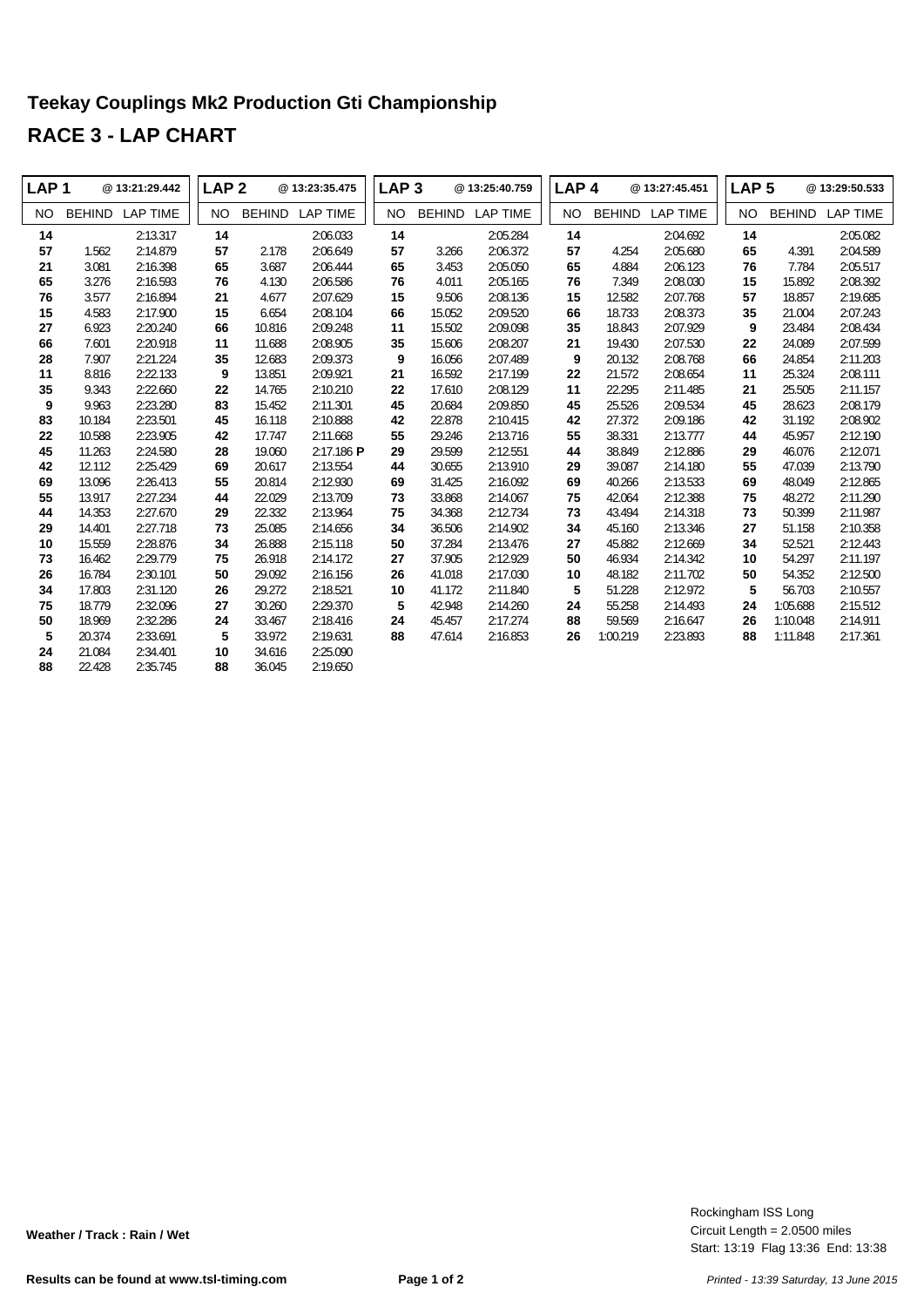#### **Teekay Couplings Mk2 Production Gti Championship RACE 3 - LAP CHART**

|           | LAP 6<br>@13:31:55.640 |                 | LAP <sub>7</sub> |               | @13:34:00.701       | LAP <sub>8</sub> |               | @13:36:06.385   |  |
|-----------|------------------------|-----------------|------------------|---------------|---------------------|------------------|---------------|-----------------|--|
| <b>NO</b> | <b>BEHIND</b>          | <b>LAP TIME</b> | NO.              | <b>BEHIND</b> | <b>LAP TIME</b>     | <b>NO</b>        | <b>BEHIND</b> | <b>LAP TIME</b> |  |
| 14        |                        | 2:05.107        | 14               |               | 2:05.061            | 14               |               | 2:05.684        |  |
| 65        | 4.636                  | 2:05.352        | 65               | 5.668         | 2:06.093            | 65               | 5.810         | 2:05.826        |  |
| 76        | 7.587                  | 2:04.910        | 76               | 9.501         | 2:06.975            | 76               | 11.441        | 2:07.624        |  |
| 15        | 17.814                 | 2:07.029        | 57               | 20.603        | 2:06.564            | 57               | 21.468        | 2:06.549        |  |
| 57        | 19.100                 | 2:05.350        | 35               | 22.592        | 2:06.305            | 35               | 23.923        | 2:07.015        |  |
| 35        | 21.348                 | 2:05.451        | 22               | 27.747        | 2:07.130            | 22               | 29.911        | 2:07.848        |  |
| 22        | 25.678                 | 2:06.696        | 11               | 33.232        | 2:08.395            | 11               | 34.588        | 2:07.040        |  |
| 66        | 29.607                 | 2:09.860        | 66               | 35.141        | 2:10.595            | 66               | 38.685        | 2:09.228        |  |
| 11        | 29.898                 | 2:09.681        | 15               | 36.600        | 2:23.847            | 15               | 38.792        | 2:07.876        |  |
| 45        | 32.244                 | 2:08.728        | 45               | 37.019        | 2:09.836            | 45               | 39.923        | 2:08.588        |  |
| 42        | 36.284                 | 2:10.199        | 9                | 39.914        | 2:08.350            | 9                | 41.217        | 2:06.987        |  |
| 9         | 36.625                 | 2:18.248        | 21               | 43.525        | 2:10.372            | 21               | 46.823        | 2:08.982        |  |
| 21        | 38.214                 | 2:17.816        | 42               | 45.907        | 2:14.684            | 42               | 48.922        | 2:08.699        |  |
| 29        | 49.862                 | 2:08.893        | 29               | 54.804        | 2:10.003            | 29               | 58.858        | 2:09.738        |  |
| 44        | 54.170                 | 2:13.320        | 44               | 59.660        | 2:10.551            | 44               | 1:04.777      | 2:10.801        |  |
| 55        | 54.510                 | 2:12.578        | 55               | 1:00.892      | 2:11.443            | 55               | 1:05.282      | 2:10.074        |  |
| 69        | 54.759                 | 2:11.817        | 75               | 1:02.756      | 2:12.758            | 69               | 1:08.927      | 2:10.911        |  |
| 75        | 55.059                 | 2:11.894        | 69               | 1:03.700      | 2:14.002            | 27               | 1:09.311      | 2:10.166        |  |
| 73        | 56.904                 | 2:11.612        | 73               | 1:04.429      | 2:12.586            | 75               | 1:09.849      | 2:12.777        |  |
| 27        | 57.861                 | 2:11.810        | 27               | 1:04.829      | 2:12.029            | 5                | 1:10.997      | 2:10.205        |  |
| 10        | 58.792                 | 2:09.602        | 5                | 1:06.476      | 2:10.635            | 73               | 1:11.817      | 2:13.072        |  |
| 34        | 58.941                 | 2:11.527        | 34               | 1:06.860      | 2:12.980            | 34               | 1:12.848      | 2:11.672        |  |
| 5         | 1:00.902               | 2:09.306        | 50               | 1:08.690      | 2:12.492            | 50               | 1:20.271      | 2:17.265        |  |
| 50        | 1:01.259               | 2:12.014        | 10               | 1:26.515      | $2:32.784$ <b>P</b> | 24               | 1:42.566      | 2:16.208        |  |
| 24        | 1:16.989               | 2:16.408        | 24               | 1:32.042      | 2:20.114            | 88               | 1:45.667      | 2:16.079        |  |
| 88        | 1:24.044               | 2:17.303        | 88               | 1:35.272      | 2:16.289            |                  |               |                 |  |

Start: 13:19 Flag 13:36 End: 13:38 Circuit Length = 2.0500 miles Rockingham ISS Long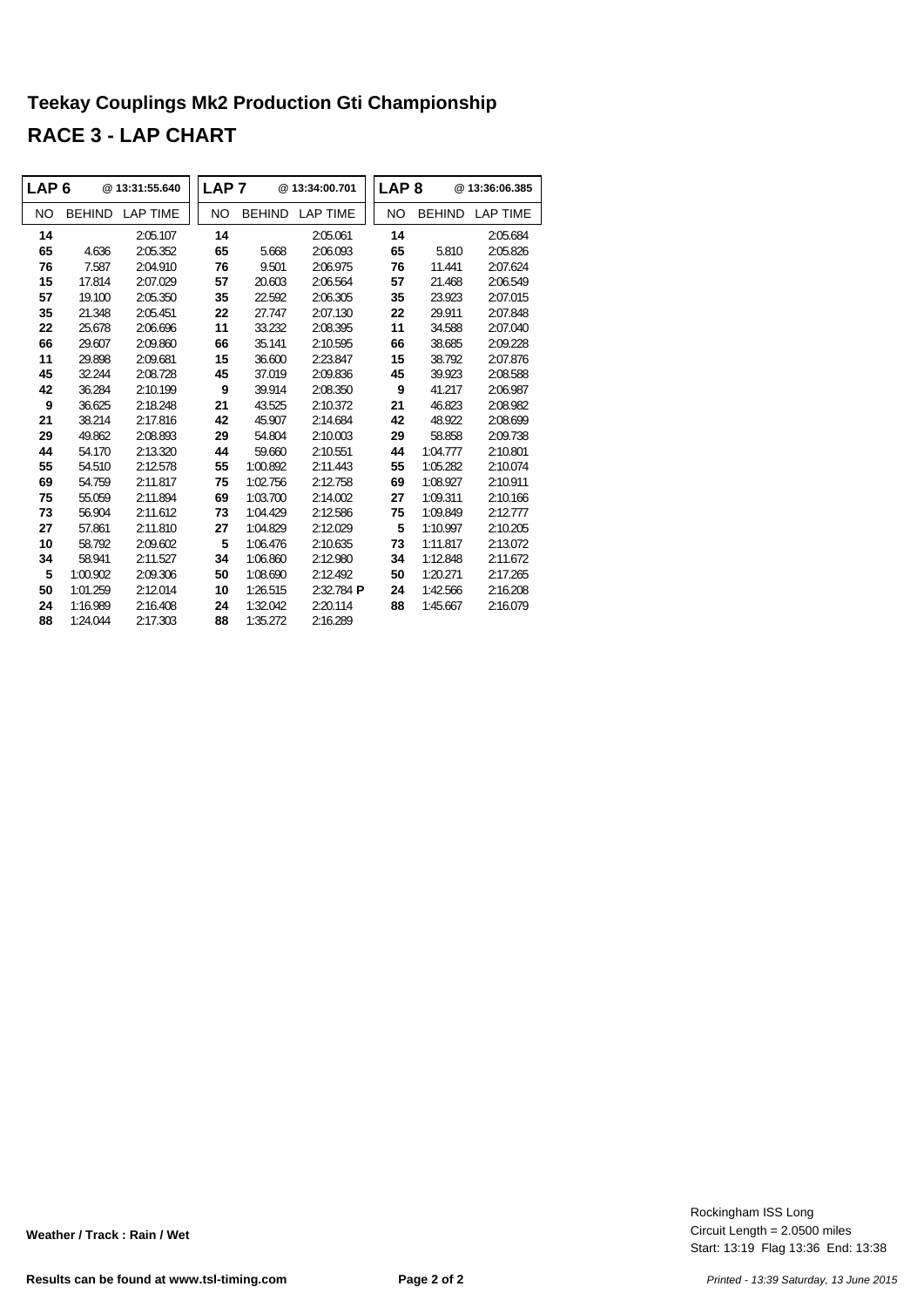#### **Teekay Couplings Mk2 Production Gti Championship RACE 3 - LAP ANALYSIS**

DIFF = Difference To Personal Best Lap

| P1             | 14.<br><b>Thomas WITTS</b>         |                |                |                              |
|----------------|------------------------------------|----------------|----------------|------------------------------|
| LAP            | <b>LAP TIME</b>                    | DIFF           | <b>MPH</b>     | TIME OF DAY                  |
| $1 -$          | 2:13.317                           | 8.625          | 55.35          | 13:21:29.442                 |
| 2 -            | 2:06.033                           | 1.341          | 58.55          | 13:23:35.475                 |
| 3 -            | 2:05.284                           | 0.592          | 58.90          | 13:25:40.759                 |
| 4 -            | 2:04.692(1)                        |                | 59.18          | 13:27:45.451                 |
| 5 -            | 2:05.082<br>(3)                    | 0.390          | 59.00          | 13:29:50.533                 |
| $6 -$<br>$7 -$ | 2:05.107                           | 0.415          | 58.98          | 13:31:55.640                 |
| 8 -            | 2:05.061<br>(2)<br>2:05.684        | 0.369<br>0.992 | 59.01<br>58.71 | 13:34:00.701<br>13:36:06.385 |
|                | <b>Jason TINGLE</b>                |                |                |                              |
| P <sub>2</sub> | 65                                 |                |                |                              |
| LAP            | <b>LAP TIME</b>                    | <b>DIFF</b>    | <b>MPH</b>     | TIME OF DAY                  |
| 1 -            | 2:16.593                           | 12.004         | 54.02          | 13:21:32.718                 |
| 2 -<br>3 -     | 2:06.444                           | 1.855          | 58.36          | 13:23:39.162<br>13:25:44.212 |
| 4 -            | $2:05.050$ (2)<br>2:06.123         | 0.461<br>1.534 | 59.01<br>58.51 | 13:27:50.335                 |
| 5 -            | 2:04.589(1)                        |                | 59.23          | 13:29:54.924                 |
| $6 -$          | 2:05.352<br>(3)                    | 0.763          | 58.87          | 13:32:00.276                 |
| 7 -            | 2:06.093                           | 1.504          | 58.52          | 13:34:06.369                 |
| 8 -            | 2:05.826                           | 1.237          | 58.65          | 13:36:12.195                 |
| P3             | <b>Dean CLAYTON</b><br>76          |                |                |                              |
| LAP            | <b>LAP TIME</b>                    | <b>DIFF</b>    | <b>MPH</b>     | TIME OF DAY                  |
| $1 -$          | 2:16.894                           | 11.984         | 53.90          | 13:21:33.019                 |
| 2 -            | 2:06.586                           | 1.676          | 58.30          | 13:23:39.605                 |
| 3 -            | 2:05.165<br>(2)                    | 0.255          | 58.96          | 13:25:44.770                 |
| $4 -$          | 2:08.030                           | 3.120          | 57.64          | 13:27:52.800                 |
| 5 -            | 2:05.517<br>(3)                    | 0.607          | 58.79          | 13:29:58.317                 |
| 6 -            | 2:04.910<br>(1)                    |                | 59.08          | 13:32:03.227                 |
| 7 -<br>8 -     | 2:06.975<br>2:07.624               | 2.065<br>2.714 | 58.12<br>57.82 | 13:34:10.202<br>13:36:17.826 |
|                |                                    |                |                |                              |
| <b>P4</b>      | <b>Chris WEBB</b><br>57            |                |                |                              |
| LAP            | <b>LAP TIME</b>                    | DIFF           | <b>MPH</b>     | TIME OF DAY                  |
| $1 -$          | 2:14.879                           | 9.529          | 54.71          | 13:21:31.004                 |
| 2 -            |                                    |                |                |                              |
|                | 2:06.649                           | 1.299          | 58.27          | 13:23:37.653                 |
| 3 -            | $2:06.372$ (3)                     | 1.022          | 58.39          | 13:25:44.025                 |
| 4 -            | 2:05.680<br>(2)                    | 0.330          | 58.72          | 13:27:49.705                 |
| 5 -<br>6 -     | 2:19.685                           | 14.335         | 52.83<br>58.87 | 13:30:09.390<br>13:32:14.740 |
| $7 -$          | 2:05.350(1)<br>2:06.564            | 1.214          | 58.31          | 13:34:21.304                 |
| 8 -            | 2:06.549                           | 1.199          | 58.31          | 13:36:27.853                 |
| P <sub>5</sub> | <b>Chris BAGULEY</b><br>35         |                |                |                              |
| LAP            | <b>LAP TIME</b>                    | DIFF           | MPH            | TIME OF DAY                  |
| $1 -$          | 2:22.660                           | 17.209         | 51.73          | 13:21:38.785                 |
| 2 -            | 2:09.373                           | 3.922          | 57.04          | 13:23:48.158                 |
| 3 -            | 2:08.207                           | 2.756          | 57.56          | 13:25:56.365                 |
| $4 -$          | 2:07.929                           | 2.478          | 57.68          | 13:28:04.294                 |
| 5 -            | 2:07.243                           | 1.792          | 57.99          | 13:30:11.537                 |
| 6 -            | 2:05.451(1)                        |                | 58.82          | 13:32:16.988                 |
| 7 -<br>8 -     | 2:06.305<br>(2)<br>2:07.015<br>(3) | 0.854<br>1.564 | 58.42<br>58.10 | 13:34:23.293<br>13:36:30.308 |
| P6             | <b>Adam HANCE</b><br>22            |                |                |                              |
| LAP            | <b>LAP TIME</b>                    | DIFF           | MPH            | TIME OF DAY                  |
| 1 -            | 2:23.905                           | 17.209         | 51.28          | 13:21:40.030                 |

**Weather / Track : Rain / Wet**

| P7              | 11<br><b>Craig ROBERTS</b>       |             |            |                    |  |  |  |  |  |
|-----------------|----------------------------------|-------------|------------|--------------------|--|--|--|--|--|
| LAP             | <b>LAP TIME</b>                  | <b>DIFF</b> | <b>MPH</b> | <b>TIME OF DAY</b> |  |  |  |  |  |
| $1 -$           | 2:22.133                         | 15.093      | 51.92      | 13:21:38.258       |  |  |  |  |  |
| $2-$            | 2:08.905                         | 1.865       | 57.25      | 13:23:47.163       |  |  |  |  |  |
| 3 -             | 2:09.098                         | 2.058       | 57.16      | 13:25:56.261       |  |  |  |  |  |
| $4 -$           | 2:11.485                         | 4.445       | 56.12      | 13:28:07.746       |  |  |  |  |  |
| $5 -$           | 2:08.111<br>(2)                  | 1.071       | 57.60      | 13:30:15.857       |  |  |  |  |  |
| 6 -             | 2:09.681                         | 2.641       | 56.90      | 13:32:25.538       |  |  |  |  |  |
| $7 -$           | $2:08.395$ (3)                   | 1.355       | 57.47      | 13:34:33.933       |  |  |  |  |  |
| 8 -             | 2:07.040 (1)                     |             | 58.09      | 13:36:40.973       |  |  |  |  |  |
| P8              | <b>Christopher SANDERS</b><br>66 |             |            |                    |  |  |  |  |  |
| LAP             | <b>LAP TIME</b>                  | <b>DIFF</b> | <b>MPH</b> | <b>TIME OF DAY</b> |  |  |  |  |  |
| $1 -$           | 2:20.918                         | 12.545      | 52.37      | 13:21:37.043       |  |  |  |  |  |
| $2-$            | $2:09.248$ (3)                   | 0.875       | 57.09      | 13:23:46.291       |  |  |  |  |  |
| 3 -             | 2:09.520                         | 1.147       | 56.97      | 13:25:55.811       |  |  |  |  |  |
| $4 -$           | 2:08.373 (1)                     |             | 57.48      | 13:28:04.184       |  |  |  |  |  |
| $5 -$           | 2:11.203                         | 2.830       | 56.24      | 13:30:15.387       |  |  |  |  |  |
| $6 -$           | 2:09.860                         | 1.487       | 56.83      | 13:32:25.247       |  |  |  |  |  |
| 7 -             | 2:10.595                         | 2.222       | 56.51      | 13:34:35.842       |  |  |  |  |  |
| 8 -             | $2:09.228$ (2)                   | 0.855       | 57.10      | 13:36:45.070       |  |  |  |  |  |
| P9              | 15<br><b>Alex NUTTALL</b>        |             |            |                    |  |  |  |  |  |
| LAP             | <b>LAP TIME</b>                  | <b>DIFF</b> | <b>MPH</b> | <b>TIME OF DAY</b> |  |  |  |  |  |
| $1 -$           | 2:17.900                         | 10.871      | 53.51      | 13:21:34.025       |  |  |  |  |  |
| $2 -$           | 2:08.104                         | 1.075       | 57.60      | 13:23:42.129       |  |  |  |  |  |
| $3 -$           | 2:08.136                         | 1.107       | 57.59      | 13:25:50.265       |  |  |  |  |  |
| $4 -$           | 2:07.768<br>(2)                  | 0.739       | 57.76      | 13:27:58.033       |  |  |  |  |  |
| 5 -             | 2:08.392                         | 1.363       | 57.48      | 13:30:06.425       |  |  |  |  |  |
| 6 -             | 2:07.029(1)                      |             | 58.09      | 13:32:13.454       |  |  |  |  |  |
| $7 -$           | 2:23.847                         | 16.818      | 51.30      | 13:34:37.301       |  |  |  |  |  |
| 8 -             | $2:07.876$ (3)                   | 0.847       | 57.71      | 13:36:45.177       |  |  |  |  |  |
| P <sub>10</sub> | 45<br><b>David PARRIS</b>        |             |            |                    |  |  |  |  |  |
| LAP             | <b>LAP TIME</b>                  | <b>DIFF</b> | MPH        | <b>TIME OF DAY</b> |  |  |  |  |  |
| $1 -$           | 2:24.580                         | 16.401      | 51.04      | 13:21:40.705       |  |  |  |  |  |
| $2-$            | 2:10.888                         | 2.709       | 56.38      | 13:23:51.593       |  |  |  |  |  |
| 3 -             | 2:09.850                         | 1.671       | 56.83      | 13:26:01.443       |  |  |  |  |  |
| $4 -$           | 2:09.534                         | 1.355       | 56.97      | 13:28:10.977       |  |  |  |  |  |
| 5 -             | 2:08.179(1)                      |             | 57.57      | 13:30:19.156       |  |  |  |  |  |
| $6 -$           | 2:08.728<br>(3)                  | 0.549       | 57.33      | 13:32:27.884       |  |  |  |  |  |
| $7 -$           | 2:09.836                         | 1.657       | 56.84      | 13:34:37.720       |  |  |  |  |  |
| 8 -             | 2:08.588<br>(2)                  | 0.409       | 57.39      | 13:36:46.308       |  |  |  |  |  |

DIFF = Difference To Personal Best Lap

5 - 2:07.599 **(3)**<br>6 - 2:06.696 **(1)** 

**2:07.130 (2)** 

3 - 2:08.129 1.433 57.59 13:25:58.369<br>4 - 2:08.654 1.958 57.36 13:28:07.023 4 - 2:08.654 1.958 57.36 13:28:07.023<br>5 - 2:07.599 (3) 0.903 57.83 13:30:14.622

*6 - 2:06.696 13:32:21.318* **(1)** *58.24*

8 - 2:07.848 1.152 57.72 13:36:36.296

| <b>P11</b> | 9 Tim HARTLAND  |             |            |              |
|------------|-----------------|-------------|------------|--------------|
| LAP        | <b>LAP TIME</b> | <b>DIFF</b> | <b>MPH</b> | TIME OF DAY  |
| 1 -        | 2:23.280        | 16.293      | 51.50      | 13:21:39.405 |
| 2 -        | 2:09.921        | 2.934       | 56.80      | 13:23:49.326 |
| $3 -$      | 2:07.489<br>(2) | 0.502       | 57.88      | 13:25:56.815 |
| 4 -        | 2:08.768        | 1.781       | 57.31      | 13:28:05.583 |
| $5 -$      | 2:08.434        | 1.447       | 57.46      | 13:30:14.017 |
| 6 -        | 2:18.248        | 11.261      | 53.38      | 13:32:32.265 |
| 7 -        | 2:08.350<br>(3) | 1.363       | 57.49      | 13:34:40.615 |

Start: 13:19 Flag 13:36 End: 13:38 Circuit Length = 2.0500 miles Rockingham ISS Long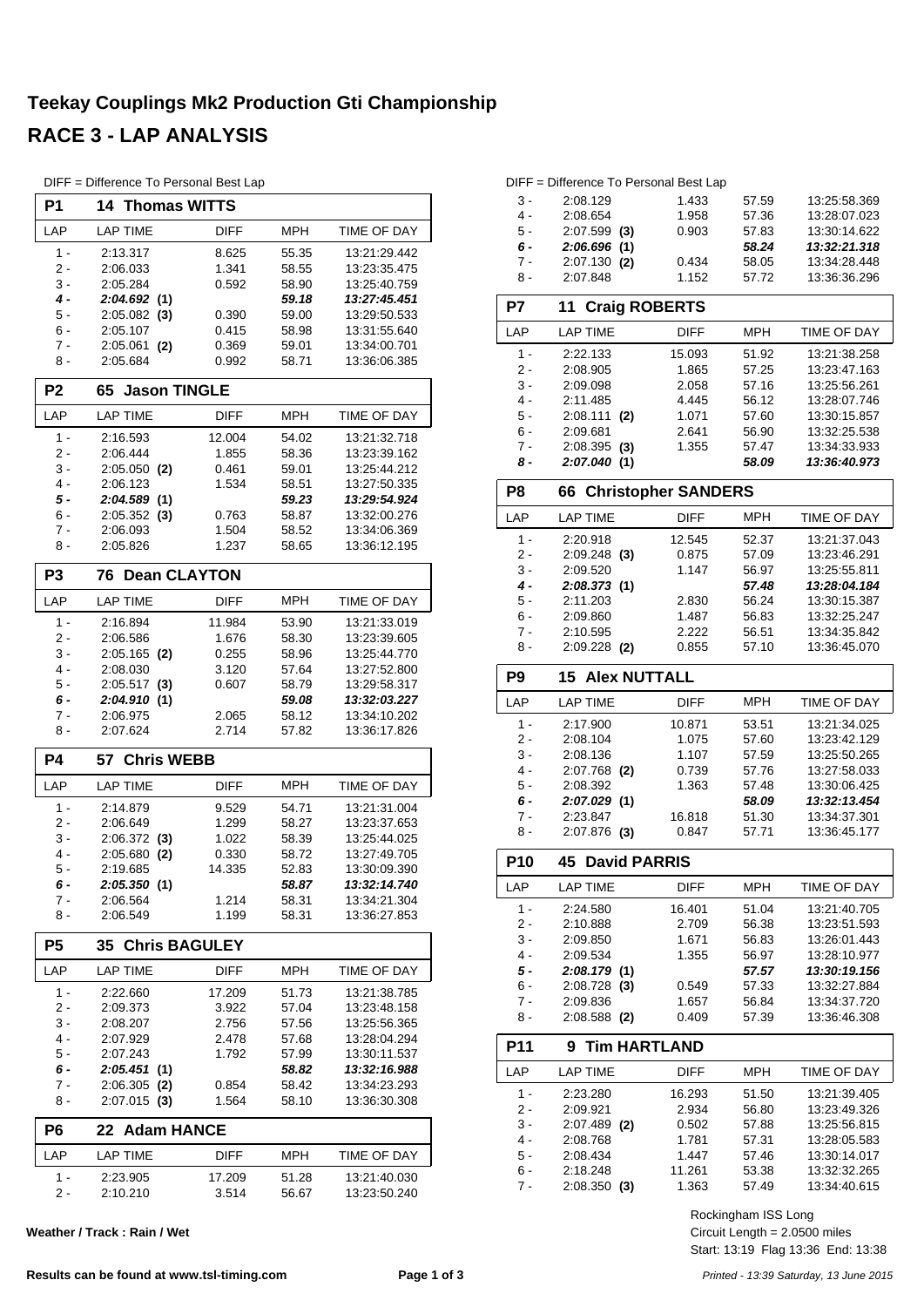#### **Teekay Couplings Mk2 Production Gti Championship RACE 3 - LAP ANALYSIS**

|                 | DIFF = Difference To Personal Best Lap |             |            |              |
|-----------------|----------------------------------------|-------------|------------|--------------|
| 8 -             | 2:06.987(1)                            |             | 58.11      | 13:36:47.602 |
| P <sub>12</sub> | <b>Josh JOHNSON</b><br>21              |             |            |              |
| LAP             | <b>LAP TIME</b>                        | <b>DIFF</b> | <b>MPH</b> | TIME OF DAY  |
| 1 -             | 2:16.398                               | 8.868       | 54.10      | 13:21:32.523 |
| 2 -             | $2:07.629$ (2)                         | 0.099       | 57.82      | 13:23:40.152 |
| 3 -             | 2:17.199                               | 9.669       | 53.79      | 13:25:57.351 |
| $4 -$           | 2:07.530 (1)                           |             | 57.86      | 13:28:04.881 |
| 5 -             | 2:11.157                               | 3.627       | 56.26      | 13:30:16.038 |
| 6 -             | 2:17.816                               | 10.286      | 53.54      | 13:32:33.854 |
| 7 -             | 2:10.372                               | 2.842       | 56.60      | 13:34:44.226 |
| 8 -             | $2:08.982$ (3)                         | 1.452       | 57.21      | 13:36:53.208 |
| <b>P13</b>      | 42 lan GREEN                           |             |            |              |
| LAP             | <b>LAP TIME</b>                        | <b>DIFF</b> | <b>MPH</b> | TIME OF DAY  |
| 1 -             | 2:25.429                               | 16.730      | 50.74      | 13:21:41.554 |
| $2 -$           | 2:11.668                               | 2.969       | 56.05      | 13:23:53.222 |
| 3 -             | 2:10.415                               | 1.716       | 56.58      | 13:26:03.637 |
| $4 -$           | $2:09.186$ (3)                         | 0.487       | 57.12      | 13:28:12.823 |
| 5 -             | 2:08.902<br>(2)                        | 0.203       | 57.25      | 13:30:21.725 |
| 6 -             | 2:10.199                               | 1.500       | 56.68      | 13:32:31.924 |
| $7 -$           | 2:14.684                               | 5.985       | 54.79      | 13:34:46.608 |
| 8 -             | 2:08.699(1)                            |             | 57.34      | 13:36:55.307 |
| P <sub>14</sub> | <b>29 Alex BECKINGHAM</b>              |             |            |              |
| LAP             | <b>LAP TIME</b>                        | <b>DIFF</b> | <b>MPH</b> | TIME OF DAY  |
| $1 -$           | 2:27.718                               | 18.825      | 49.95      | 13:21:43.843 |
| 2 -             | 2:13.964                               | 5.071       | 55.08      | 13:23:57.807 |
| 3 -             | 2:12.551                               | 3.658       | 55.67      | 13:26:10.358 |
| $4 -$           | 2:14.180                               | 5.287       | 55.00      | 13:28:24.538 |
| 5 -             | 2:12.071                               | 3.178       | 55.87      | 13:30:36.609 |
| 6 -             | 2:08.893(1)                            |             | 57.25      | 13:32:45.502 |
| 7 -             | 2:10.003<br>(3)                        | 1.110       | 56.76      | 13:34:55.505 |
| 8 -             | $2:09.738$ (2)                         | 0.845       | 56.88      | 13:37:05.243 |
| P <sub>15</sub> | <b>Peter MILNE</b><br>44               |             |            |              |
| LAP             | <b>LAP TIME</b>                        | <b>DIFF</b> | <b>MPH</b> | TIME OF DAY  |
| 1 -             | 2:27.670                               | 17.119      | 49.97      | 13:21:43.795 |
| 2 -             | 2:13.709                               | 3.158       | 55.19      | 13:23:57.504 |
| 3 -             | 2:13.910                               | 3.359       | 55.11      | 13:26:11.414 |
| 4 -             | 2:12.886                               | 2.335       | 55.53      | 13:28:24.300 |
| 5 -             | 2:12.190(3)                            | 1.639       | 55.82      | 13:30:36.490 |
| 6 -             | 2:13.320                               | 2.769       | 55.35      | 13:32:49.810 |
| $7 -$           | 2:10.551(1)                            |             | 56.52      | 13:35:00.361 |
| 8 -             | 2:10.801<br>(2)                        | 0.250       | 56.42      | 13:37:11.162 |
| P <sub>16</sub> | 55<br><b>Luke WALES</b>                |             |            |              |
| LAP             | <b>LAP TIME</b>                        | <b>DIFF</b> | MPH        | TIME OF DAY  |
| 1 -             | 2:27.234                               | 17.160      | 50.12      | 13:21:43.359 |
| $2 -$           | 2:12.930                               | 2.856       | 55.51      | 13:23:56.289 |
| 3 -             | 2:13.716                               | 3.642       | 55.19      | 13:26:10.005 |
| 4 -             | 2:13.777                               | 3.703       | 55.16      | 13:28:23.782 |
| 5 -             | 2:13.790                               | 3.716       | 55.16      | 13:30:37.572 |
| 6 -             | $2:12.578$ (3)                         | 2.504       | 55.66      | 13:32:50.150 |
| $7 -$           | 2:11.443<br>(2)                        | 1.369       | 56.14      | 13:35:01.593 |
| 8 -             | 2:10.074(1)                            |             | 56.73      | 13:37:11.667 |
|                 |                                        |             |            |              |

DIFF = Difference To Personal Best Lap **P17 69 Andrew ALDRIDGE** LAP LAP TIME DIFF MPH TIME OF DAY 1 - 2:26.413 15.502 13:21:42.538 50.40 2 - 2:13.554 2.643 13:23:56.092 55.25 3 - 2:16.092 5.181 54.22 13:26:12.184 4 - 2:13.533 2.622 55.26 13:28:25.717<br>52.582 55.54 13:30:38.582 5 - 2:12.865 1.954 13:30:38.582 **(3)** 55.54 6 - 2:11.817 0.906 13:32:50.399 **(2)** 55.98 7 - 2:14.002 3.091 13:35:04.401 55.07 *8 - 2:10.911 13:37:15.312* **(1)** *56.37* **P18 27 Paul FOREMAN** LAP LAP TIME DIFF MPH TIME OF DAY 1 2:20.240 10.074 52.62 13:21:36.365<br>2 2:29.370 19.204 49.40 13:24:05.735 2:29.370 19.204 49.40 13:24:05.735 3 - 2:12.929 2.763 55.51 13:26:18.664 4 - 2:12.669 2.503 13:28:31.333 55.62 5 - 2:10.358 (2) 0.192 56.61 13:30:41.691 6 - 2:11.810 1.644 13:32:53.501 **(3)** 55.98 7 - 2:12.029 1.863 55.89 13:35:05.530 *8 - 2:10.166 13:37:15.696* **(1)** *56.69* **P19 75 Ian WEBB** LAP LAP TIME DIFF MPH TIME OF DAY 1 - 2:32.096 20.806 13:21:48.221 48.52 2 - 2:14.172 2.882 55.00 13:24:02.393 3 - 2:12.734 1.444 55.59 13:26:15.127 4 - 2:12.388 1.098 13:28:27.515 **(3)** 55.74 *5 - 2:11.290 13:30:38.805* **(1)** *56.21* 6 - 2:11.894 0.604 13:32:50.699 **(2)** 55.95 7 - 2:12.758 1.468 13:35:03.457 55.58 8 - 2:12.777 1.487 55.58 13:37:16.234 **P20 5 Matthew WELLER** LAP LAP TIME DIFF MPH TIME OF DAY 1 - 2:33.691 24.385 48.01 13:21:49.816 2 - 2:19.631 10.325 13:24:09.447 52.85 3 - 2:14.260 4.954 13:26:23.707 54.96 4 - 2:12.972 3.666 13:28:36.679 55.50 5 - 2:10.557 1.251 13:30:47.236 **(3)** 56.52 *6 - 2:09.306 13:32:56.542* **(1)** *57.07* 7 - 2:10.635 1.329 56.49 13:35:07.177 8 - 2:10.205 (2) 0.899 56.67 13:37:17.382 **P21 73 Roy FOTHERGILL** LAP LAP TIME DIFF MPH TIME OF DAY 1 - 2:29.779 18.167 13:21:45.904 49.27 2 - 2:14.656 3.044 54.80 13:24:00.560 3 - 2:14.067 2.455 55.04 13:26:14.627 4 - 2:14.318 2.706 54.94 13:28:28.945 5 - 2:11.987 (2) 0.375 55.91 13:30:40.932 *6 - 2:11.612 13:32:52.544* **(1)** *56.07* 7 - 2:12.586 (3) 0.974 55.66 13:35:05.130 8 - 2:13.072 1.460 55.45 13:37:18.202 **P22 34 Alistair LINDSAY** LAP LAP TIME DIFF MPH TIME OF DAY 1 - 2:31.120 19.593 13:21:47.245 48.83 2 - 2:15.118 3.591 54.61 13:24:02.363

Rockingham ISS Long

Start: 13:19 Flag 13:36 End: 13:38 Circuit Length = 2.0500 miles

**Weather / Track : Rain / Wet**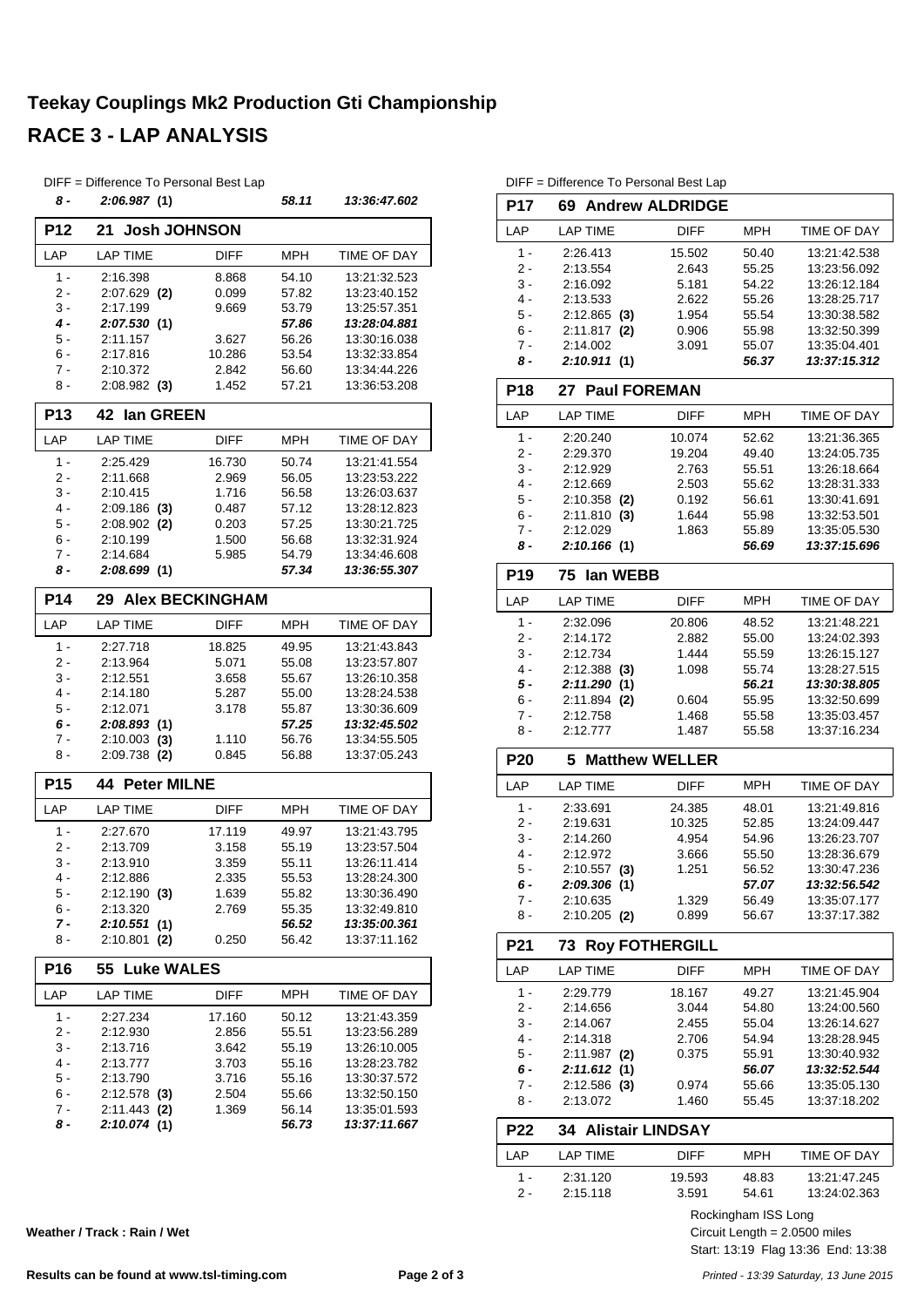#### **Teekay Couplings Mk2 Production Gti Championship**

### **RACE 3 - LAP ANALYSIS**

|                 | DIFF = Difference To Personal Best Lap |                  |                |                              |
|-----------------|----------------------------------------|------------------|----------------|------------------------------|
| 3 -             | 2:14.902                               | 3.375            | 54.70          | 13:26:17.265                 |
| $4 -$           | 2:13.346                               | 1.819            | 55.34          | 13:28:30.611                 |
| 5 -             | $2:12.443$ (3)                         | 0.916            | 55.72          | 13:30:43.054                 |
| 6 -             | 2:11.527(1)                            |                  | 56.11          | 13:32:54.581                 |
| 7 -             | 2:12.980                               | 1.453            | 55.49          | 13:35:07.561                 |
| 8 -             | $2:11.672$ (2)                         | 0.145            | 56.04          | 13:37:19.233                 |
| P23             | <b>Paul COWLAND</b><br>50              |                  |                |                              |
| LAP             | <b>LAP TIME</b>                        | <b>DIFF</b>      | MPH            | <b>TIME OF DAY</b>           |
| 1 -             | 2:32.286                               | 20.272           | 48.46          | 13:21:48.411                 |
| 2 -             | 2:16.156                               | 4.142            | 54.20          | 13:24:04.567                 |
| 3 -             | 2:13.476                               | 1.462            | 55.29          | 13:26:18.043                 |
| $4 -$           | 2:14.342                               | 2.328            | 54.93          | 13:28:32.385                 |
| $5 -$           | $2:12.500$ (3)                         | 0.486            | 55.69          | 13:30:44.885                 |
| 6 -             | 2:12.014(1)                            |                  | 55.90          | 13:32:56.899                 |
| $7 -$           | $2:12.492$ (2)                         | 0.478            | 55.70          | 13:35:09.391                 |
| 8 -             | 2:17.265                               | 5.251            | 53.76          | 13:37:26.656                 |
| P <sub>24</sub> | <b>Andrew POINTER</b><br>24            |                  |                |                              |
| LAP             | <b>LAP TIME</b>                        | <b>DIFF</b>      | <b>MPH</b>     | TIME OF DAY                  |
| $1 -$           | 2:34.401                               | 19.908           | 47.79          | 13:21:50.526                 |
| 2 -             | 2:18.416                               | 3.923            | 53.31          | 13:24:08.942                 |
| $3 -$           | 2:17.274                               | 2.781            | 53.76          | 13:26:26.216                 |
| $4 -$           | 2:14.493(1)                            |                  | 54.87          | 13:28:40.709                 |
| 5 -             | $2:15.512$ (2)                         | 1.019            | 54.46          | 13:30:56.221                 |
| $6 -$           | 2:16.408                               | 1.915            | 54.10          | 13:33:12.629                 |
| 7 -             | 2:20.114                               | 5.621            | 52.67          | 13:35:32.743                 |
| 8 -             | $2:16.208$ (3)                         | 1.715            | 54.18          | 13:37:48.951                 |
|                 |                                        |                  |                |                              |
| P <sub>25</sub> | <b>Nathan BOLTON</b><br>88             |                  |                |                              |
| LAP             | <b>LAP TIME</b>                        | <b>DIFF</b>      | <b>MPH</b>     | TIME OF DAY                  |
| $1 -$           | 2:35.745                               | 19.666           | 47.38          | 13:21:51.870                 |
| 2 -             | 2:19.650                               | 3.571            | 52.84          | 13:24:11.520                 |
| 3 -             | 2:16.853                               | 0.774            | 53.92          | 13:26:28.373                 |
| 4 -             | $2:16.647$ (3)                         | 0.568            | 54.00          | 13:28:45.020                 |
| 5 -             | 2:17.361                               | 1.282            | 53.72          | 13:31:02.381                 |
| 6 -             | 2:17.303                               | 1.224            | 53.74          | 13:33:19.684                 |
| 7 -<br>8 -      | 2:16.289<br>(2)<br>2:16.079(1)         | 0.210            | 54.14<br>54.23 | 13:35:35.973<br>13:37:52.052 |
| P <sub>26</sub> | 10                                     |                  |                |                              |
| LAP             | <b>Alistair MILES</b>                  |                  |                |                              |
|                 | <b>LAP TIME</b>                        | DIFF             | MPH            | TIME OF DAY                  |
| 1 -<br>2 -      | 2:28.876<br>2:25.090                   | 19.274<br>15.488 | 49.57<br>50.86 | 13:21:45.001<br>13:24:10.091 |
| 3 -             | 2:11.840                               | 2.238            | 55.97          | 13:26:21.931                 |
| 4 -             | 2:11.702<br>(3)                        | 2.100            | 56.03          | 13:28:33.633                 |
| 5 -             | 2:11.197<br>(2)                        | 1.595            | 56.25          | 13:30:44.830                 |
| 6 -             | 2:09.602(1)                            |                  | 56.94          | 13:32:54.432                 |
| 7 -             | 2:32.784<br>P                          | 23.182           | 48.30          | 13:35:27.216                 |
| <b>P27</b>      | <b>Timothy COX</b><br>26               |                  |                |                              |
| LAP             | <b>LAP TIME</b>                        | <b>DIFF</b>      | MPH            | TIME OF DAY                  |
|                 |                                        |                  |                |                              |
| 1 -<br>2 -      | 2:30.101<br>2:18.521                   | 15.190<br>3.610  | 49.16<br>53.27 | 13:21:46.226<br>13:24:04.747 |
| 3 -             | (3)<br>2:17.030<br>(2)                 | 2.119            | 53.85          | 13:26:21.777                 |
| 4 -             | 2:23.893                               | 8.982            | 51.28          | 13:28:45.670                 |

**Weather / Track : Rain / Wet**

DIFF = Difference To Personal Best Lap

| <b>P28</b>                      | <b>83 Paul BLACKBURN</b>      |             |                |                              |
|---------------------------------|-------------------------------|-------------|----------------|------------------------------|
| LAP                             | LAP TIME                      | <b>DIFF</b> | <b>MPH</b>     | <b>TIME OF DAY</b>           |
| 1 -<br>$\overline{\phantom{a}}$ | $2:23.501$ (2)<br>2:11.301(1) | 12.200      | 51.42<br>56.20 | 13:21:39.626<br>13:23:50.927 |
|                                 |                               |             |                |                              |
| <b>P29</b>                      | 28 James COLBOURNE            |             |                |                              |
| LAP                             | LAP TIME                      | <b>DIFF</b> | <b>MPH</b>     | <b>TIME OF DAY</b>           |

Start: 13:19 Flag 13:36 End: 13:38 Circuit Length = 2.0500 miles Rockingham ISS Long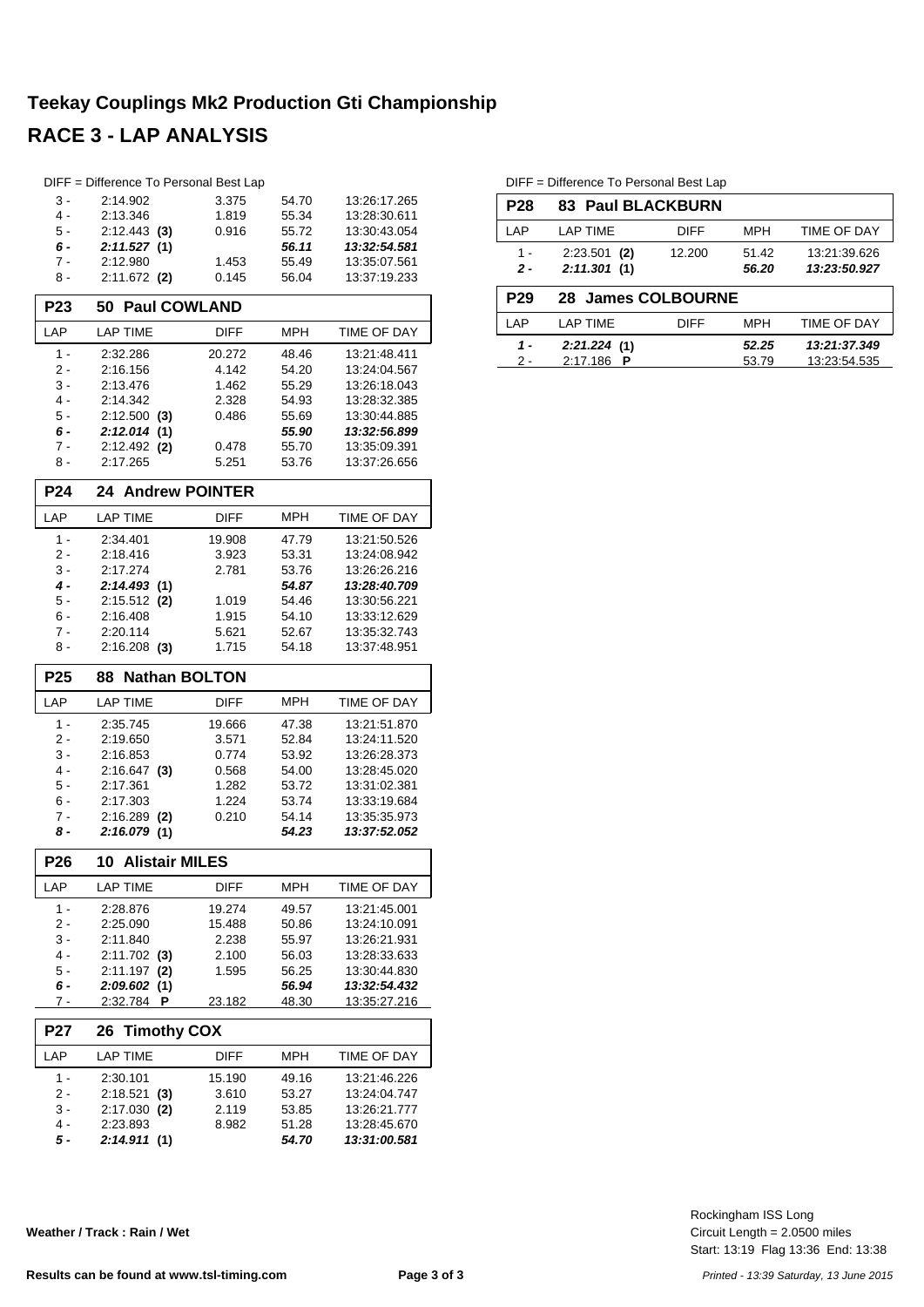

#### **Teekay Couplings Mk2 Production Gti Championship RACE 8 - GRID (15 minutes)**

| <b>ROW 15</b>    |                                        |                                     | 28 James COLBOURNE<br>29            |  |
|------------------|----------------------------------------|-------------------------------------|-------------------------------------|--|
| <b>ROW 14</b>    | 83 Paul BLACKBURN<br>28                | 26 Timothy COX<br>27                |                                     |  |
| ROW 13           | 10 Alistair MILES<br>$26\,$            |                                     | 88 Nathan BOLTON<br>25              |  |
| <b>ROW 12</b>    | 24 Andrew POINTER<br>24                | 50 Paul COWLAND<br>23               |                                     |  |
| <b>ROW 11</b>    | 22 34 Alistair LINDSAY                 |                                     | 73 ROY FOTHERGILL<br>21             |  |
| <b>ROW 10</b>    | 5<br>Matthew WELLER<br>20 <sub>2</sub> | $75$ lan WEBB<br>19                 |                                     |  |
| ROW 9            | 27 Paul FOREMAN<br>18                  |                                     | 69 Andrew ALDRIDGE<br>17            |  |
| ROW 8            | 55 Luke WALES<br>16                    | 44 Peter MILNE<br>15                |                                     |  |
| ROW 7            | 29 Alex BECKINGHAM<br>14               |                                     | 42 Ian GREEN<br>13                  |  |
| ROW 6            | 21<br>Josh JOHNSON<br>12               | 9<br>Tim HARTLAND<br>11             |                                     |  |
| ROW <sub>5</sub> | 45 David PARRIS<br>10                  |                                     | $15$ Alex NUTTALL<br>$\overline{9}$ |  |
| ROW 4            | 8 66 Christopher SANDERS               | 7 11 Craig ROBERTS                  |                                     |  |
| ROW <sub>3</sub> | 22 Adam HANCE<br>6 <sup>1</sup>        |                                     | 35 Chris BAGULEY<br>5               |  |
| ROW <sub>2</sub> | 57<br>Chris WEBB                       | $76$ Dean CLAYTON<br>$\overline{3}$ |                                     |  |
| ROW <sub>1</sub> | Jason TINGLE<br>65<br>$\overline{2}$   |                                     | 14<br>Thomas WITTS                  |  |
|                  |                                        |                                     | Pole                                |  |
|                  |                                        |                                     | Rockingham ISS Long                 |  |
|                  |                                        |                                     | Circuit Length = 2.0500 miles       |  |

**These results are provisional until the conclusion of any judicial and technical matters.**

Clerk Of Course : Timekeeper :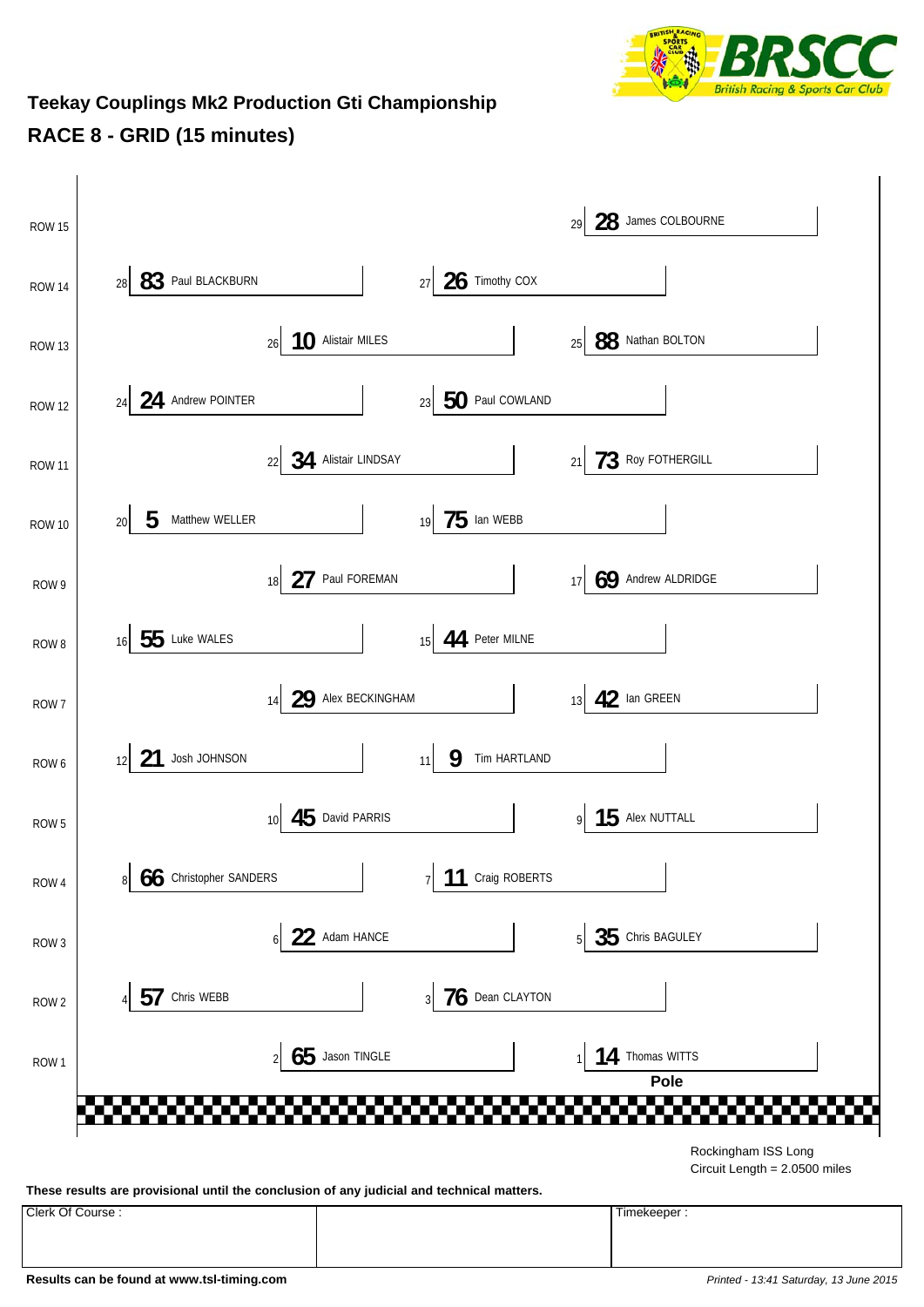

#### **Teekay Couplings Mk2 Production Gti Championship RACE 8 - CLASSIFICATION**

| POS          | <b>NO</b> | <b>CL</b> | PIC NAME               | <b>ENTRY</b>          | <b>LAPS</b>    | <b>TIME</b> | GAP    | <b>DIFF</b>     | <b>MPH</b> | <b>BEST</b> | ON                      |
|--------------|-----------|-----------|------------------------|-----------------------|----------------|-------------|--------|-----------------|------------|-------------|-------------------------|
| $\mathcal I$ | 14        | Α         | 1 Thomas WITTS         | <b>VW Golf GTi</b>    | $\overline{7}$ | 15:45.851   |        |                 | 54.61      | 2:06.663    | $\overline{7}$          |
| 2            | 65        | Α         | 2 Jason TINGLE         | VW Golf GTi           | $\overline{7}$ | 15:48.410   | 2.559  | 2.559           | 54.47      | 2:06.850    | 3                       |
| 3            | 76        | Α         | 3 Dean CLAYTON         | VW Golf GTi           | $\overline{7}$ | 15:48.790   | 2.939  | 0.380           | 54.44      | 2:06.997    | 3                       |
| 4            | 22        | Α         | 4 Adam HANCE           | VW Golf GTi           | $\overline{7}$ | 15:50.287   | 4.436  | 1.497           | 54.36      | 2:07.187    | $\overline{2}$          |
| 5            | 57        | Α         | 5 Chris WEBB           | VW Golf GTi           | 7              | 15:50.659   | 4.808  | 0.372           | 54.34      | 2:06.777    | 4                       |
| 6            | 35        | Α         | 6 Chris BAGULEY        | VW Golf GTi           | $\overline{7}$ | 15:51.413   | 5.562  | 0.754           | 54.29      | 2:07.363    | 2                       |
| 7            | 11        | B         | 1 Craig ROBERTS        | <b>VW Golf GTi</b>    | $\overline{7}$ | 15:53.214   | 7.363  | 1.801           | 54.19      | 2:07.858    | $\overline{7}$          |
| 8            | 21        | Α         | 7 Josh JOHNSON         | VW Golf GTi           | $\overline{7}$ | 15:53.862   | 8.011  | 0.648           | 54.15      | 2:07.780    | $\overline{7}$          |
| 9            | 15        | Α         | 8 Alex NUTTALL         | VW Golf GTi           | 7              | 15:54.153   | 8.302  | 0.291           | 54.14      | 2:08.346    | $\overline{\mathbf{c}}$ |
| 10           | 9         | Α         | 9 Tim HARTLAND         | VW Golf GTi           | $\overline{7}$ | 16:02.080   | 16.229 | 7.927           | 53.69      | 2:09.413    | 3                       |
| 11           | 66        | Α         | 10 Christopher SANDERS | VW Golf GTi           | 7              | 16:03.495   | 17.644 | 1.415           | 53.61      | 2:10.412    | $\overline{c}$          |
| 12           | 69        | Β         | 2 Andrew ALDRIDGE      | <b>VW Golf GTi</b>    | 7              | 16:03.569   | 17.718 | 0.074           | 53.61      | 2:10.447    | $\overline{7}$          |
| 13           | 55        | B         | 3 Luke WALES           | VW Golf GTI           | 7              | 16:04.632   | 18.781 | 1.063           | 53.55      | 2:10.364    | 6                       |
| 14           | 29        | Α         | 11 Alex BECKINGHAM     | VW Golf GTi           | $\overline{7}$ | 16:04.957   | 19.106 | 0.325           | 53.53      | 2:10.010    | $\overline{7}$          |
| 15           | 42        | Α         | 12 Ian GREEN           | VW Golf GTi           | 7              | 16:05.199   | 19.348 | 0.242           | 53.52      | 2:09.641    | 4                       |
| 16           | 5         | Α         | 13 Matthew WELLER      | VW Golf GTi           | 7              | 16:06.049   | 20.198 | 0.850           | 53.47      | 2:09.789    | $\overline{7}$          |
| 17           | 45        | Α         | 14 David PARRIS        | VW Golf GTi           | 7              | 16:06.955   | 21.104 | 0.906           | 53.42      | 2:09.315    | $\overline{\mathbf{c}}$ |
| 18           | 44        | Α         | 15 Peter MILNE         | VW Golf GTi           | 7              | 16:09.515   | 23.664 | 2.560           | 53.28      | 2:11.579    | 6                       |
| 19           | 27        | Α         | 16 Paul FOREMAN        | VW Golf GTi           | 7              | 16:10.507   | 24.656 | 0.992           | 53.22      | 2:11.268    | 6                       |
| 20           | 34        | Α         | 17 Alistair LINDSAY    | VW Golf GTi           | 7              | 16:14.421   | 28.570 | 3.914           | 53.01      | 2:12.143    | $\overline{7}$          |
| 21           | 75        | Α         | 18 Ian WEBB            | VW Golf GTi           | 7              | 16:15.986   | 30.135 | 1.565           | 52.93      | 2:12.427    | 6                       |
| 22           | 73        | Β         | 4 Roy FOTHERGILL       | VW Golf GTi           | $\overline{7}$ | 16:17.217   | 31.366 | 1.231           | 52.86      | 2:12.612    | 3                       |
| 23           | 28        | Α         | 19 James COLBOURNE     | VW Golf GTi           | 7              | 16:17.407   | 31.556 | 0.190           | 52.85      | 2:12.287    | 6                       |
| 24           | 50        | B         | 5 Paul COWLAND         | VW Golf GTi           | 7              | 16:18.333   | 32.482 | 0.926           | 52.80      | 2:12.971    | 6                       |
|              |           |           |                        | <b>NOT CLASSIFIED</b> |                |             |        |                 |            |             |                         |
| <b>DNF</b>   | 10        | Α         | <b>Alistair MILES</b>  | VW Golf GTi           | 3              | 7:24.207    | 4 Laps | 4 Laps          | 49.84      | 2:13.773    | $\overline{2}$          |
| <b>DNF</b>   | 26        | Α         | <b>Timothy COX</b>     | VW Golf GTi           | 3              | 10:29.499   |        | 4 Laps 3:05.292 | 35.17      | 2:15.195    | $\overline{2}$          |
|              |           |           |                        | <b>FASTEST LAP</b>    |                |             |        |                 |            |             |                         |
|              | 14        | Α         | <b>Thomas WITTS</b>    | VW Golf GTi           | $\overline{7}$ | 2:06.663    |        | 58.26 mph       |            | 93.76 kph   |                         |
|              | 11        | B         | <b>Craig ROBERTS</b>   | VW Golf GTi           | 7              | 2:07.858    |        | 57.72 mph       |            | 92.89 kph   |                         |
|              |           |           |                        |                       |                |             |        |                 |            |             |                         |

**Weather / Track : Drizzle / Wet**

These results are provisional until the conclusion of any judicial and technical matters. Start: 15:55 Flag 16:10 End: 16:11

Clerk Of Course : Timekeeper :

Circuit Length = 2.0500 miles Rockingham ISS Long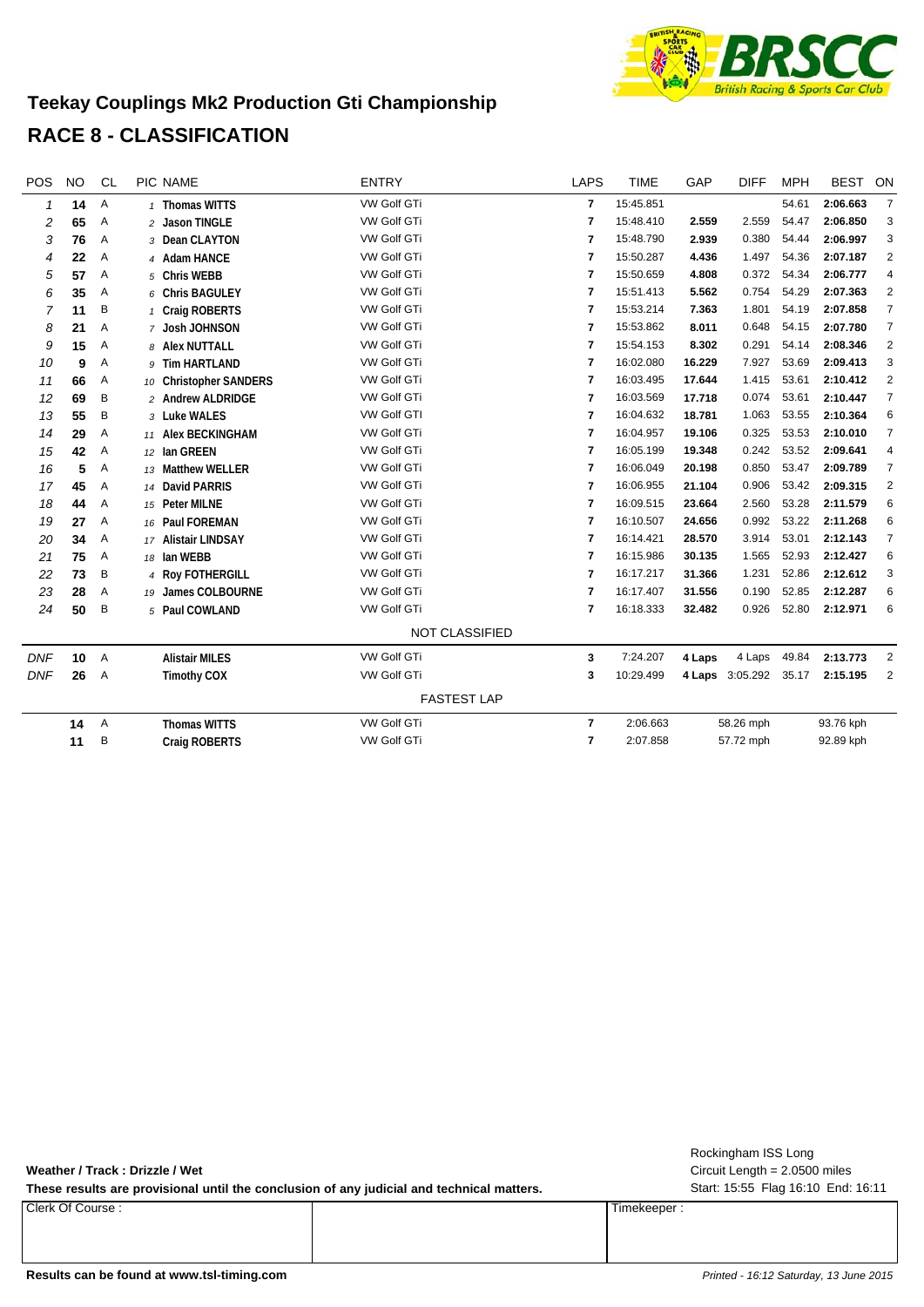#### **Teekay Couplings Mk2 Production Gti Championship RACE 8 - LAP CHART**

| LAP <sub>1</sub> |               | @ 15:57:27.096  | LAP <sub>2</sub> |               | @15:59:34.094   | LAP <sub>3</sub> |               | @ 16:01:41.666  | LAP <sub>4</sub> |               | @ 16:03:49.598  | LAP <sub>5</sub> |               | @16:06:46.098   |
|------------------|---------------|-----------------|------------------|---------------|-----------------|------------------|---------------|-----------------|------------------|---------------|-----------------|------------------|---------------|-----------------|
| NO.              | <b>BEHIND</b> | <b>LAP TIME</b> | NO.              | <b>BEHIND</b> | <b>LAP TIME</b> | <b>NO</b>        | <b>BEHIND</b> | <b>LAP TIME</b> | NO.              | <b>BEHIND</b> | <b>LAP TIME</b> | NO.              | <b>BEHIND</b> | <b>LAP TIME</b> |
| 14               |               | 2:12.617        | 14               |               | 2:06.998        | 14               |               | 2:07.572        | 14               |               | 2:07.932        | 14               |               | 2:56.500        |
| 65               | 1.637         | 2:14.254        | 65               | 2.598         | 2:07.959        | 65               | 1.876         | 2:06.850        | 65               | 4.011         | 2:10.067        | 65               | 0.362         | 2:52.851        |
| 76               | 2.166         | 2:14.783        | 76               | 2.930         | 2:07.762        | 76               | 2.355         | 2:06.997        | 76               | 4.519         | 2:10.096        | 76               | 1.315         | 2:53.296        |
| 22               | 4.094         | 2:16.711        | 22               | 4.283         | 2:07.187        | 22               | 4.651         | 2:07.940        | 22               | 6.797         | 2:10.078        | 22               | 2.007         | 2:51.710        |
| 35               | 4.703         | 2:17.320        | 35               | 5.068         | 2:07.363        | 35               | 5.618         | 2:08.122        | 35               | 7.868         | 2:10.182        | 35               | 2.564         | 2:51.196        |
| 11               | 5.844         | 2:18.461        | 11               | 6.795         | 2:07.949        | 11               | 8.536         | 2:09.313        | 11               | 9.159         | 2:08.555        | 11               | 3.638         | 2:50.979        |
| 15               | 6.672         | 2:19.289        | 15               | 8.020         | 2:08.346        | 15               | 9.522         | 2:09.074        | 15               | 10.099        | 2:08.509        | 15               | 4.095         | 2:50.496        |
| 21               | 7.264         | 2:19.881        | 21               | 9.206         | 2:08.940        | 45               | 14.892        | 2:10.372        | 57               | 15.045        | 2:06.777        | 57               | 4.401         | 2:45.856        |
| 66               | 8.410         | 2:21.027        | 66               | 11.824        | 2:10.412        | 57               | 16.200        | 2:09.500        | 45               | 18.688        | 2:11.728        | 45               | 6.070         | 2:43.882        |
| 55               | 9.324         | 2:21.941        | 45               | 12.092        | 2:09.315        | 21               | 17.186        | 2:15.552        | 21               | 19.103        | 2:09.849        | 21               | 6.642         | 2:44.039        |
| 45               | 9.775         | 2:22.392        | 57               | 14.272        | 2:09.286        | 66               | 17.348        | 2:13.096        | 66               | 20.936        | 2:11.520        | 66               | 7.931         | 2:43.495        |
| 69               | 10.696        | 2:23.313        | 9                | 15.673        | 2:11.363        | 9                | 17.514        | 2:09.413        | 9                | 22.557        | 2:12.975        | 9                | 8.756         | 2:42.699        |
| 9                | 11.308        | 2:23.925        | 55               | 15.789        | 2:13.463        | 55               | 20.476        | 2:12.259        | 42               | 22.613        | 2:09.641        | 42               | 9.716         | 2:43.603        |
| 42               | 11.837        | 2:24.454        | 69               | 16.139        | 2:12.441        | 42               | 20.904        | 2:11.947        | 69               | 25.854        | 2:12.160        | 69               | 10.939        | 2:41.585        |
| 57               | 11.984        | 2:24.601        | 42               | 16.529        | 2:11.690        | 69               | 21.626        | 2:13.059        | 55               | 27.636        | 2:15.092        | 55               | 11.790        | 2:40.654        |
| 29               | 12.862        | 2:25.479        | 29               | 16.873        | 2:11.009        | 29               | 21.976        | 2:12.675        | 29               | 28.422        | 2:14.378        | 29               | 12.209        | 2:40.287        |
| 5                | 13.427        | 2:26.044        | 5                | 18.083        | 2:11.654        | 5                | 22.684        | 2:12.173        | 5                | 29.062        | 2:14.310        | 5                | 13.144        | 2:40.582        |
| 44               | 14.115        | 2:26.732        | 44               | 20.609        | 2:13.492        | 44               | 24.979        | 2:11.942        | 44               | 30.509        | 2:13.462        | 44               | 14.365        | 2:40.356        |
| 27               | 14.900        | 2:27.517        | 27               | 21.416        | 2:13.514        | 27               | 25.900        | 2:12.056        | 27               | 34.585        | 2:16.617        | 27               | 15.454        | 2:37.369        |
| 75               | 15.220        | 2:27.837        | 75               | 21.989        | 2:13.767        | 75               | 27.622        | 2:13.205        | 75               | 35.918        | 2:16.228        | 75               | 17.395        | 2:37.977        |
| 34               | 16.650        | 2:29.267        | 34               | 23.421        | 2:13.769        | 34               | 28.472        | 2:12.623        | 34               | 36.914        | 2:16.374        | 34               | 18.138        | 2:37.724        |
| 10               | 16.763        | 2:29.380        | 10               | 23.538        | 2:13.773        | 73               | 29.430        | 2:12.612        | 73               | 39.799        | 2:18.301        | 73               | 18.762        | 2:35.463        |
| 73               | 17.079        | 2:29.696        | 73               | 24.390        | 2:14.309        | 28               | 30.649        | 2:12.737        | 28               | 40.666        | 2:17.949        | 28               | 19.654        | 2:35.488        |
| 50               | 18.304        | 2:30.921        | 50               | 25.138        | 2:13.832        | 50               | 30.851        | 2:13.285        | 50 <sub>5</sub>  | 41.148        | 2:18.229        | 50               | 20.675        | 2:36.027        |
| 26               | 18.497        | 2:31.114        | 28               | 25.484        | 2:13.582        | 10               | 57.020        | 2:41.054 P      | 26               | 1 Lap         | $5:43.190$ P    |                  |               |                 |
| 28               | 18.900        | 2:31.517        | 26               | 26.694        | 2:15.195        |                  |               |                 |                  |               |                 |                  |               |                 |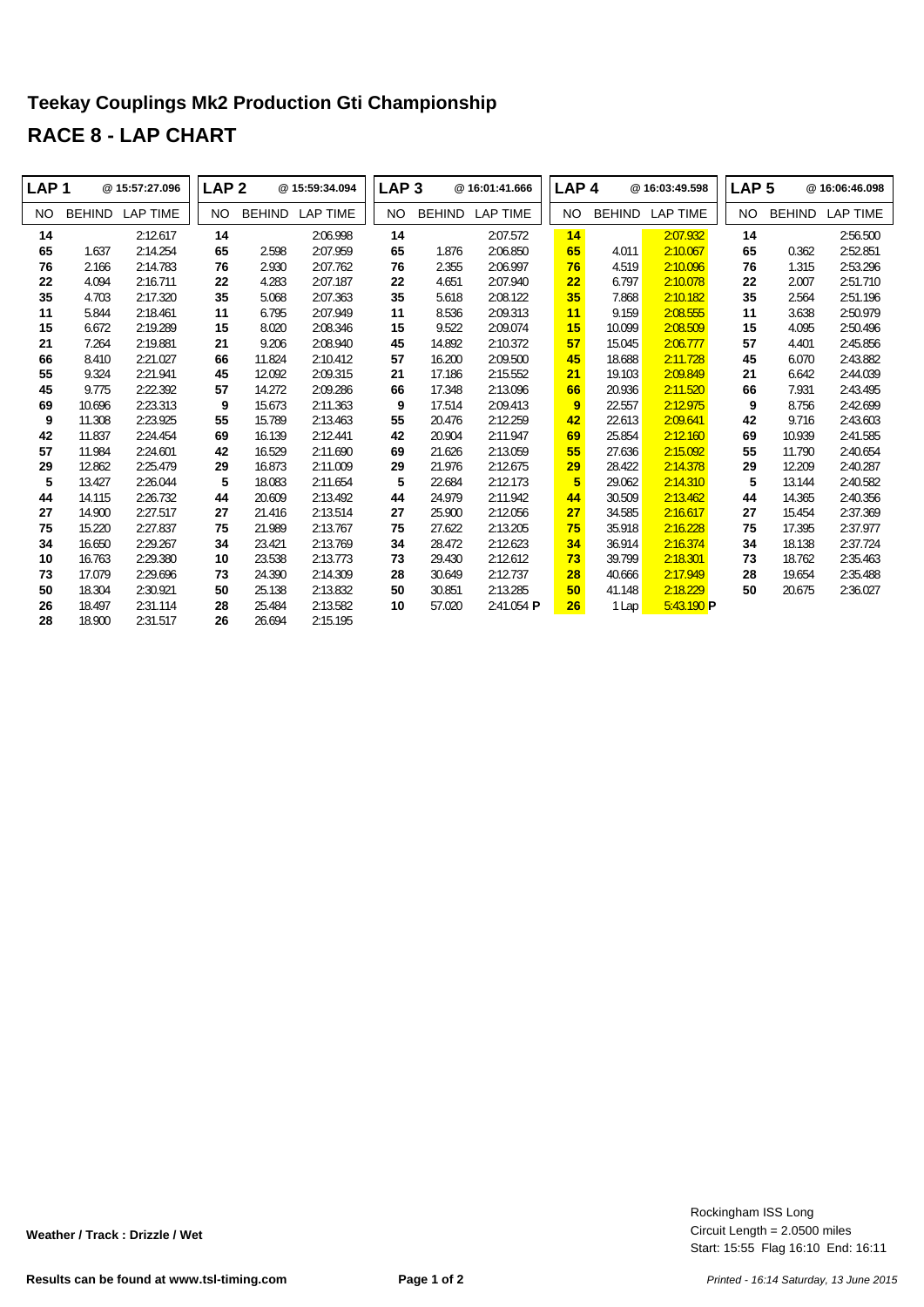#### **Teekay Couplings Mk2 Production Gti Championship RACE 8 - LAP CHART**

| I LAP 6 |               | @16:08:53.667   | LAP <sub>7</sub> |               | @16:11:00.330   |
|---------|---------------|-----------------|------------------|---------------|-----------------|
| NO      | <b>BEHIND</b> | <b>LAP TIME</b> | NO               | <b>BEHIND</b> | <b>LAP TIME</b> |
| 14      |               | 2:07.569        | 14               |               | 2:06.663        |
| 65      | 1.997         | 2:09.204        | 65               | 2.559         | 2:07.225        |
| 76      | 2.237         | 2:08.491        | 76               | 2.939         | 2:07.365        |
| 22      | 3.503         | 2:09.065        | 22               | 4.436         | 2:07.596        |
| 57      | 3.972         | 2:07.140        | 57               | 4.808         | 2:07.499        |
| 35      | 4.439         | 2:09.444        | 35               | 5.562         | 2:07.786        |
| 11      | 6.168         | 2:10.099        | 11               | 7.363         | 2:07.858        |
| 15      | 6.422         | 2:09.896        | 21               | 8.011         | 2:07.780        |
| 21      | 6.894         | 2:07.821        | 15               | 8.302         | 2:08.543        |
| 9       | 11.912        | 2:10.725        | 9                | 16.229        | 2:10.980        |
| 66      | 12 9 72       | 2:12610         | 66               | 17.644        | 2:11.335        |
| 69      | 13.934        | 2:10.564        | 69               | 17.718        | 2:10.447        |
| 55      | 14.585        | 2:10.364        | 55               | 18.781        | 2:10.859        |
| 42      | 15.115        | 2:12.968        | 29               | 19.106        | 2:10.010        |
| 29      | 15.759        | 2:11.119        | 42               | 19.348        | 2:10.896        |
| 45      | 16.897        | 2:18.396        | 5                | 20 198        | 2.09.789        |
| 5       | 17.072        | 2:11.497        | 45               | 21.104        | 2:10.870        |
| 44      | 18 375        | 2.11579         | 44               | 23.664        | 2:11.952        |
| 27      | 19.153        | 2:11.268        | 27               | 24.656        | 2:12.166        |
| 75      | 22.253        | 2:12.427        | 34               | 28.570        | 2:12.143        |
| 34      | 23.090        | 2:12.521        | 75               | 30.135        | 2:14.545        |
| 73      | 24.127        | 2:12.934        | 73               | 31.366        | 2:13.902        |
| 28      | 24.372        | 2:12.287        | 28               | 31.556        | 2:13.847        |
| 50      | 26.077        | 2:12.971        | 50               | 32.482        | 2:13.068        |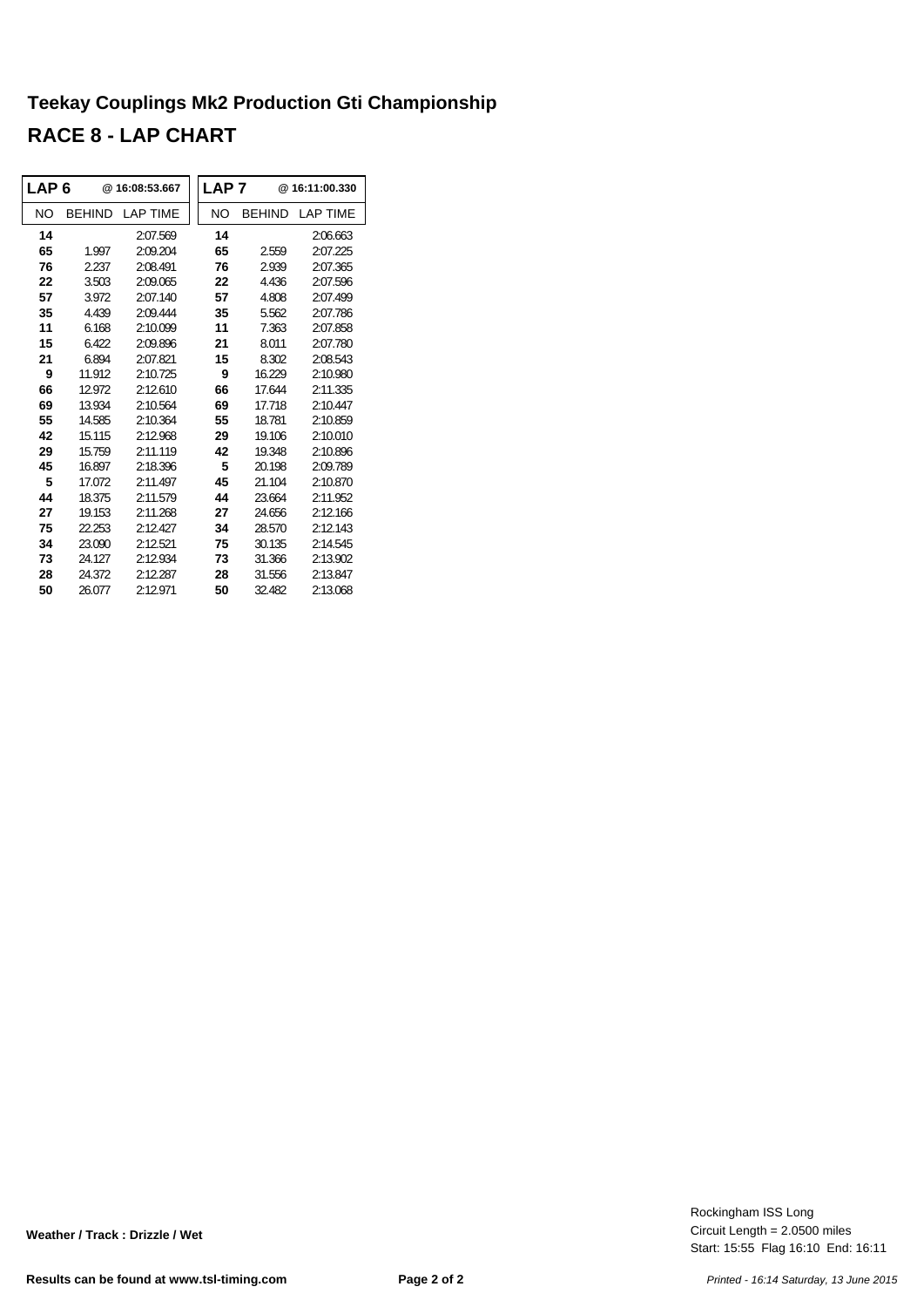#### **Teekay Couplings Mk2 Production Gti Championship RACE 8 - LAP ANALYSIS**

|                  | DIFF = Difference To Personal Best Lap |                 |                |                              |
|------------------|----------------------------------------|-----------------|----------------|------------------------------|
| P <sub>1</sub>   | 14<br><b>Thomas WITTS</b>              |                 |                |                              |
| LAP              | <b>LAP TIME</b>                        | DIFF            | MPH            | TIME OF DAY                  |
| $1 -$            | 2:12.617                               | 5.954           | 55.64          | 15:57:27.096                 |
| $2 -$            | $2:06.998$ (2)                         | 0.335           | 58.11          | 15:59:34.094                 |
| 3 -              | 2:07.572                               | 0.909           | 57.84          | 16:01:41.666                 |
| $4 -$            | <u>2:07.932</u>                        | 1.269           | 57.68          | <u>16:03:49.598</u>          |
| 5 -              | 2:56.500                               | 49.837          | 41.81          | 16:06:46.098                 |
| 6 -              | $2:07.569$ (3)                         | 0.906           | 57.85          | 16:08:53.667                 |
| 7 -              | 2:06.663 (1)                           |                 | 58.26          | 16:11:00.330                 |
| P <sub>2</sub>   | 65<br><b>Jason TINGLE</b>              |                 |                |                              |
| LAP              | <b>LAP TIME</b>                        | <b>DIFF</b>     | MPH            | TIME OF DAY                  |
| $1 -$            | 2:14.254                               | 7.404           | 54.97          | 15:57:28.733                 |
| 2 -              | $2:07.959$ (3)                         | 1.109           | 57.67          | 15:59:36.692                 |
| 3 -              | 2:06.850(1)                            |                 | 58.17          | 16:01:43.542                 |
| $4 -$            | 2:10.067                               | 3.217           | 56.73          | 16:03:53.609                 |
| 5 -              | 2:52.851                               | 46.001          | 42.69          | 16:06:46.460                 |
| $6 -$            | 2:09.204                               | 2.354           | 57.11          | 16:08:55.664<br>16:11:02.889 |
| 7 -              | $2:07.225$ (2)                         | 0.375           | 58.00          |                              |
| P <sub>3</sub>   | <b>Dean CLAYTON</b><br>76              |                 |                |                              |
| LAP              | <b>LAP TIME</b>                        | <b>DIFF</b>     | <b>MPH</b>     | <b>TIME OF DAY</b>           |
| $1 -$            | 2:14.783                               | 7.786           | 54.75          | 15:57:29.262                 |
| 2 -              | $2:07.762$ (3)                         | 0.765           | 57.76          | 15:59:37.024                 |
| $3 -$            | 2:06.997 (1)                           |                 | 58.11          | 16:01:44.021                 |
| $4 -$            | 2:10.096                               | 3.099           | 56.72          | 16:03:54.117                 |
| 5 -              | 2.53.296                               | 46.299          | 42.58          | 16:06:47.413                 |
| 6 -              | 2:08.491                               | 1.494           | 57.43          | 16:08:55.904                 |
| $7 -$            | $2:07.365$ (2)                         | 0.368           | 57.94          | 16:11:03.269                 |
| P4               | 22 Adam HANCE                          |                 |                |                              |
| LAP              | <b>LAP TIME</b>                        | <b>DIFF</b>     | MPH            | TIME OF DAY                  |
| $1 -$            | 2:16.711                               | 9.524           | 53.98          | 15:57:31.190                 |
| 2 -              | 2:07.187(1)                            |                 | 58.02          | 15:59:38.377                 |
| 3 -              | $2:07.940$ (3)                         | 0.753           | 57.68          | 16:01:46.317                 |
| $4 -$            | <u>2:10.078</u>                        | 2.891           | 56.73          | 16:03:56.395                 |
| $5 -$            | 2:51.710                               | 44.523          | 42.97          | 16:06:48.105                 |
| 6 -              | 2:09.065                               | 1.878           | 57.18          | 16:08:57.170<br>16:11:04.766 |
| 7 -              | $2:07.596$ (2)                         | 0.409           | 57.83          |                              |
| P <sub>5</sub>   | 57 Chris WEBB                          |                 |                |                              |
| LAP              | <b>LAP TIME</b>                        | DIFF            | MPH            | <b>TIME OF DAY</b>           |
| 1 -              | 2:24.601                               | 17.824          | 51.03          | 15:57:39.080                 |
| 2 -              | 2:09.286                               | 2.509           | 57.08          | 15:59:48.366                 |
| 3 -              | 2:09.500                               | 2.723           | 56.98          | 16:01:57.866                 |
| $\overline{4}$ - | 2:06.777(1)                            |                 | 58.21          | <u>16:04:04.643</u>          |
| 5 -              | 2:45.856                               | 39.079          | 44.49          | 16:06:50.499                 |
| 6 -<br>7 -       | $2:07.140$ (2)<br>$2:07.499$ (3)       | 0.363<br>0.722  | 58.04<br>57.88 | 16:08:57.639<br>16:11:05.138 |
|                  |                                        |                 |                |                              |
| P <sub>6</sub>   | <b>Chris BAGULEY</b><br>35             |                 |                |                              |
| LAP              | LAP TIME                               | <b>DIFF</b>     | MPH            | TIME OF DAY                  |
| 1 -              | 2:17.320                               | 9.957           | 53.74          | 15:57:31.799                 |
| 2 -              | 2:07.363 (1)                           |                 | 57.94          | 15:59:39.162                 |
| 3 -              | $2:08.122$ (3)                         | 0.759           | 57.60          | 16:01:47.284                 |
| $4 -$            |                                        |                 | 56.68          |                              |
|                  | <u> 2:10.182 </u>                      | 2.819           |                | 16:03:57.466                 |
| 5 -<br>6 -       | 2:51.196<br>2:09.444                   | 43.833<br>2.081 | 43.10<br>57.01 | 16:06:48.662<br>16:08:58.106 |

**Weather / Track : Drizzle / Wet**

DIFF = Difference To Personal Best Lap

| P7              | 11 Craig ROBERTS           |                 |                |                                              |
|-----------------|----------------------------|-----------------|----------------|----------------------------------------------|
| LAP             | <b>LAP TIME</b>            | <b>DIFF</b>     | MPH            | <b>TIME OF DAY</b>                           |
| 1 -             | 2:18.461                   | 10.603          | 53.30          | 15:57:32.940                                 |
| 2 -             | $2:07.949$ (2)             | 0.091           | 57.67          | 15:59:40.889                                 |
| 3 -             | 2:09.313                   | 1.455           | 57.07          | 16:01:50.202                                 |
| $4 -$           | $2:08.555$ (3)             | 0.697           | 57.40          | 16:03:58.757                                 |
| 5 -<br>6 -      | 2:50.979<br>2:10.099       | 43.121<br>2.241 | 43.16<br>56.72 | 16:06:49.736<br>16:08:59.835                 |
| 7 -             | 2:07.858(1)                |                 | 57.72          | 16:11:07.693                                 |
| P8              | <b>Josh JOHNSON</b><br>21  |                 |                |                                              |
| LAP             | <b>LAP TIME</b>            | <b>DIFF</b>     | <b>MPH</b>     | TIME OF DAY                                  |
| 1 -             | 2:19.881                   | 12.101          | 52.75          | 15:57:34.360                                 |
| 2 -             | 2:08.940(3)                | 1.160           | 57.23          | 15:59:43.300                                 |
| 3 -             | 2:15.552                   | 7.772           | 54.44          | 16:01:58.852                                 |
| $4 -$           | 2:09.849                   | 2.069           | 56.83          | 16:04:08.701                                 |
| 5 -             | 2:44.039                   | 36.259          | 44.98          | 16:06:52.740                                 |
| 6 -             | 2:07.821<br>(2)            | 0.041           | 57.73          | 16:09:00.561                                 |
| 7 -             | 2:07.780 (1)               |                 | 57.75          | 16:11:08.341                                 |
| P <sub>9</sub>  | <b>Alex NUTTALL</b><br>15  |                 |                |                                              |
| LAP             | <b>LAP TIME</b>            | <b>DIFF</b>     | <b>MPH</b>     | <b>TIME OF DAY</b>                           |
| 1 -             | 2:19.289                   | 10.943          | 52.98          | 15:57:33.768                                 |
| 2 -             | 2:08.346(1)                |                 | 57.50          | 15:59:42.114                                 |
| $3 -$           | 2:09.074                   | 0.728           | 57.17          | 16:01:51.188                                 |
| $4 -$           | $2:08.509$ (2)             | 0.163           | 57.42          | 16:03:59.697                                 |
| 5 -<br>6 -      | 2:50.496<br>2:09.896       | 42.150<br>1.550 | 43.28<br>56.81 | 16:06:50.193<br>16:09:00.089                 |
| 7 -             | $2:08.543$ (3)             | 0.197           | 57.41          | 16:11:08.632                                 |
|                 | <b>Tim HARTLAND</b>        |                 |                |                                              |
| <b>P10</b>      | 9                          |                 |                |                                              |
| LAP             | <b>LAP TIME</b>            | <b>DIFF</b>     | <b>MPH</b>     | TIME OF DAY                                  |
| 1 -             | 2:23.925                   | 14.512          | 51.27          | 15:57:38.404                                 |
| 2 -<br>$3 -$    | 2:11.363<br>2:09.413(1)    | 1.950           | 56.18          | 15:59:49.767                                 |
| $4 -$           | 2:12.975                   | 3.562           | 57.02<br>55.49 | 16:01:59.180<br>16:04:12.155                 |
| $5 -$           | 2:42.699                   | 33.286          | 45.35          | 16:06:54.854                                 |
| 6 -             | 2:10.725<br>(2)            | 1.312           | 56.45          | 16:09:05.579                                 |
| 7 -             | $2:10.980$ (3)             | 1.567           | 56.34          | 16:11:16.559                                 |
| P11             | 66 Christopher SANDERS     |                 |                |                                              |
|                 |                            |                 |                |                                              |
| LAP             | <b>LAP TIME</b>            | <b>DIFF</b>     | MPH            | TIME OF DAY                                  |
| 1 -             | 2:21.027                   | 10.615          | 52.33          | 15:57:35.506                                 |
| 2 -             | 2:10.412 (1)               |                 | 56.58          |                                              |
| 3 -             | 2:13.096                   | 2.684           | 55.44          | 16:01:59.014                                 |
| $4 -$           | 2:11.520(3)                | 1.108           | 56.11          | 16:04:10.534                                 |
| 5 -             | 2:43.495                   | 33.083          | 45.13          | 16:06:54.029                                 |
| 6 -<br>7 -      | 2:12.610<br>$2:11.335$ (2) | 2.198<br>0.923  | 55.65<br>56.19 | 16:09:06.639<br>16:11:17.974                 |
| P <sub>12</sub> | <b>69 Andrew ALDRIDGE</b>  |                 |                |                                              |
| LAP             | <b>LAP TIME</b>            | DIFF            | <b>MPH</b>     | TIME OF DAY                                  |
|                 |                            |                 |                |                                              |
| 1 -<br>2 -      | 2:23.313<br>2:12.441       | 12.866<br>1.994 | 51.49<br>55.72 | 15:57:37.792<br>15:59:50.233                 |
| $3 -$           | 2:13.059                   | 2.612           | 55.46          | 16:02:03.292                                 |
| $4 -$           | 2:12.160(3)                | 1.713           | 55.84          | 16:04:15.452                                 |
| 5 -<br>6 -      | 2:41.585<br>$2:10.564$ (2) | 31.138<br>0.117 | 45.67<br>56.52 | 15:59:45.918<br>16:06:57.037<br>16:09:07.601 |

Start: 15:55 Flag 16:10 End: 16:11 Circuit Length = 2.0500 miles Rockingham ISS Long

6 - 2:09.444 2.081 57.01

7 - 2:07.786 (2) 0.423 57.75 16:11:05.892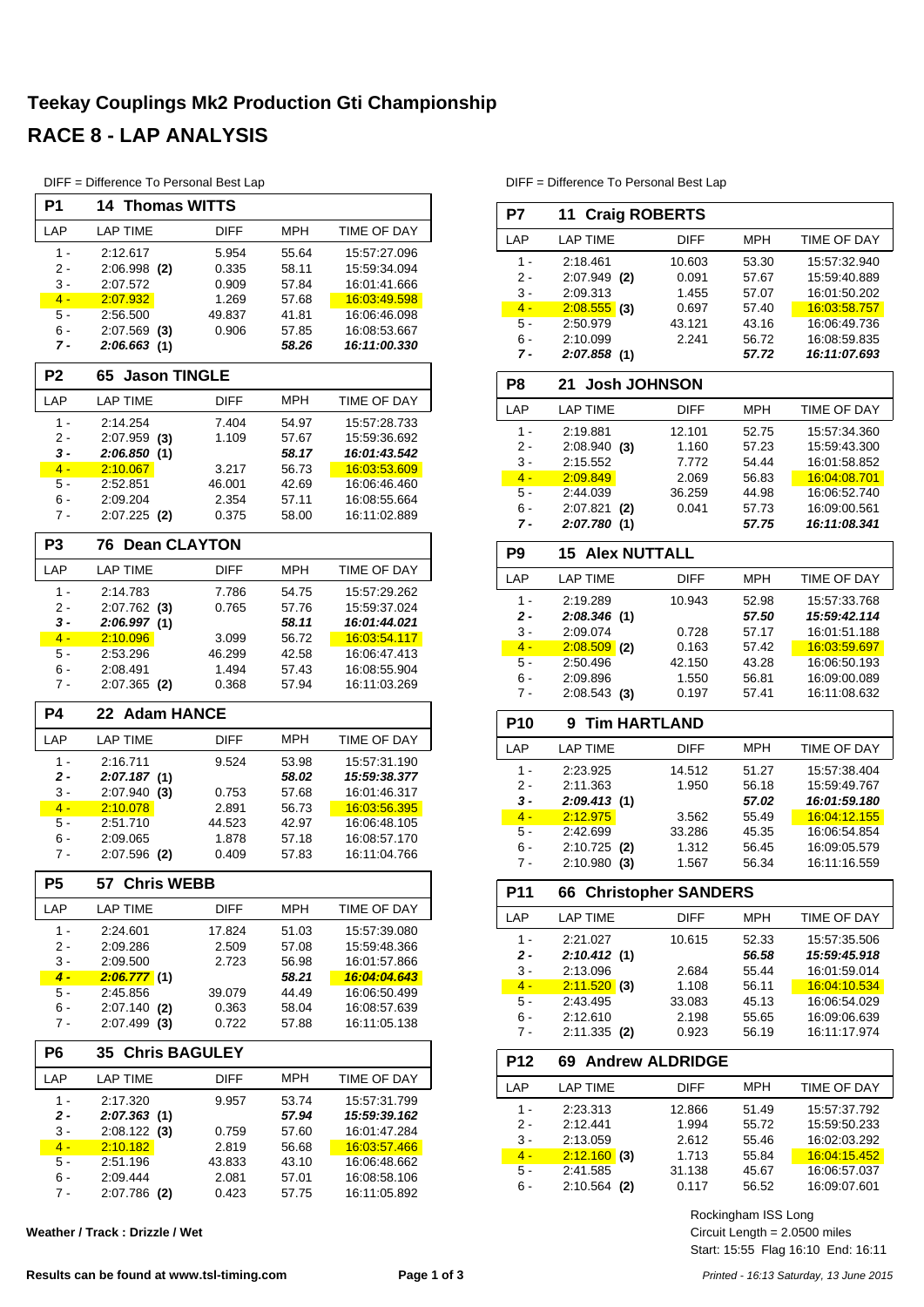#### **Teekay Couplings Mk2 Production Gti Championship RACE 8 - LAP ANALYSIS**

|                 | DIFF = Difference To Personal Best Lap |                        |                |                              |
|-----------------|----------------------------------------|------------------------|----------------|------------------------------|
| 7 -             | 2:10.447(1)                            |                        | 56.57          | 16:11:18.048                 |
| <b>P13</b>      | <b>Luke WALES</b><br>55                |                        |                |                              |
| LAP             | <b>LAP TIME</b>                        | <b>DIFF</b>            | <b>MPH</b>     | TIME OF DAY                  |
| $1 -$           | 2:21.941                               | 11.577                 | 51.99          | 15:57:36.420                 |
| 2 -             | 2:13.463                               | 3.099                  | 55.29          | 15:59:49.883                 |
| 3 -             | $2:12.259$ (3)                         | 1.895                  | 55.79          | 16:02:02.142                 |
| $4 -$           | 2:15.092                               | 4.728                  | 54.62          | 16:04:17.234                 |
| 5 -             | 2:40.654                               | 30.290                 | 45.93          | 16:06:57.888                 |
| 6 -<br>7 -      | 2:10.364(1)<br>$2:10.859$ (2)          | 0.495                  | 56.61<br>56.39 | 16:09:08.252<br>16:11:19.111 |
| P <sub>14</sub> | 29                                     | <b>Alex BECKINGHAM</b> |                |                              |
| LAP             | <b>LAP TIME</b>                        | <b>DIFF</b>            | <b>MPH</b>     | TIME OF DAY                  |
| $1 -$           | 2:25.479                               | 15.469                 | 50.72          | 15:57:39.958                 |
| 2 -             | $2:11.009$ (2)                         | 0.999                  | 56.33          | 15:59:50.967                 |
| 3 -             | 2:12.675                               | 2.665                  | 55.62          | 16:02:03.642                 |
| $4 -$           | 2:14.378                               | 4.368                  | 54.91          | 16:04:18.020                 |
| 5 -             | 2:40.287                               | 30.277                 | 46.04          | 16:06:58.307                 |
| 6 -             | $2:11.119$ (3)                         | 1.109                  | 56.28          | 16:09:09.426                 |
| 7 -             | 2:10.010(1)                            |                        | 56.76          | 16:11:19.436                 |
| P <sub>15</sub> | 42<br>lan GREEN                        |                        |                |                              |
| LAP             | <b>LAP TIME</b>                        | <b>DIFF</b>            | MPH            | TIME OF DAY                  |
| $1 -$           | 2:24.454                               | 14.813                 | 51.08          | 15:57:38.933                 |
| 2 -             | $2:11.690$ (3)                         | 2.049                  | 56.04          | 15:59:50.623                 |
| 3 -             | 2:11.947                               | 2.306                  | 55.93          | 16:02:02.570                 |
| $4 -$           | $2:09.641$ (1)                         |                        | 56.92          | <u>16:04:12.211</u>          |
| 5 -             | 2:43.603                               | 33.962                 | 45.10          | 16:06:55.814                 |
| 6 -<br>7 -      | 2:12.968<br>$2:10.896$ (2)             | 3.327<br>1.255         | 55.50<br>56.38 | 16:09:08.782<br>16:11:19.678 |
|                 |                                        |                        |                |                              |
| P <sub>16</sub> | <b>Matthew WELLER</b><br>5             |                        |                |                              |
| LAP             | <b>LAP TIME</b>                        | <b>DIFF</b>            | <b>MPH</b>     | TIME OF DAY                  |
| $1 -$           | 2:26.044                               | 16.255                 | 50.53          | 15:57:40.523                 |
| 2 -             | $2:11.654$ (3)                         | 1.865                  | 56.05          | 15:59:52.177                 |
| $3 -$           | 2:12.173                               | 2.384                  | 55.83          | 16:02:04.350                 |
| $4 -$           | 2:14.310                               | 4.521                  | 54.94          | 16:04:18.660<br>16:06:59.242 |
| 5 -<br>$6 -$    | 2:40.582<br>2:11.497 (2)               | 30.793<br>1.708        | 45.95<br>56.12 | 16:09:10.739                 |
| 7 -             | 2:09.789(1)                            |                        | 56.86          | 16:11:20.528                 |
|                 | <b>45 David PARRIS</b>                 |                        |                |                              |
| P17             |                                        |                        |                |                              |
| LAP             | <b>LAP TIME</b>                        | DIFF                   | MPH            | TIME OF DAY                  |
| $1 -$           | 2:22.392                               | 13.077                 | 51.82          | 15:57:36.871                 |
| 2 -             | 2:09.315(1)                            |                        | 57.06          | 15:59:46.186                 |
| 3 -<br>$4 -$    | 2:10.372<br>(2)<br>2:11.728            | 1.057<br>2.413         | 56.60<br>56.02 | 16:01:56.558<br>16:04:08.286 |
| 5 -             | 2:43.882                               | 34.567                 | 45.03          | 16:06:52.168                 |
| 6 -             | 2:18.396                               | 9.081                  | 53.32          | 16:09:10.564                 |
| $7 -$           | $2:10.870$ (3)                         | 1.555                  | 56.39          | 16:11:21.434                 |
| <b>P18</b>      | 44 Peter MILNE                         |                        |                |                              |
| LAP             | <b>LAP TIME</b>                        | DIFF                   | MPH            | TIME OF DAY                  |
| $1 -$           | 2:26.732                               | 15.153                 | 50.29          | 15:57:41.211                 |
| 2 -             | 2:13.492                               | 1.913                  | 55.28          | 15:59:54.703                 |
| $3 -$           | 2:11.942 (2)                           | 0.363                  | 55.93          | 16:02:06.645                 |
| $4 -$           | 2:13.462                               | 1.883                  | 55.29          | 16:04:20.107                 |
| 5 -             | 2:40.356                               | 28.777                 | 46.02          | 16:07:00.463                 |
|                 |                                        |                        |                |                              |

**Weather / Track : Drizzle / Wet**

|                 | DIFF = Difference To Personal Best Lap |                        |                |                                     |
|-----------------|----------------------------------------|------------------------|----------------|-------------------------------------|
| 6 -             | 2:11.579(1)                            |                        | 56.08          | 16:09:12.042                        |
| 7 -             | $2:11.952$ (3)                         | 0.373                  | 55.92          | 16:11:23.994                        |
| <b>P19</b>      | <b>Paul FOREMAN</b><br>27              |                        |                |                                     |
| LAP             | <b>LAP TIME</b>                        | <b>DIFF</b>            | <b>MPH</b>     | TIME OF DAY                         |
| 1 -             | 2:27.517                               | 16.249                 | 50.02          | 15:57:41.996                        |
| 2 -             | 2:13.514                               | 2.246                  | 55.27          | 15:59:55.510                        |
| 3 -             | 2:12.056 (2)                           | 0.788                  | 55.88          | 16:02:07.566                        |
| $4 -$<br>5 -    | 2:16.617<br>2:37.369                   | 5.349<br>26.101        | 54.01<br>46.89 | <u>16:04:24.183</u><br>16:07:01.552 |
| 6 -             | 2:11.268(1)                            |                        | 56.22          | 16:09:12.820                        |
| 7 -             | $2:12.166$ (3)                         | 0.898                  | 55.83          | 16:11:24.986                        |
| <b>P20</b>      | <b>Alistair LINDSAY</b><br>34          |                        |                |                                     |
| LAP             | <b>LAP TIME</b>                        | <b>DIFF</b>            | <b>MPH</b>     | TIME OF DAY                         |
| 1 -             | 2:29.267                               | 17.124                 | 49.44          | 15:57:43.746                        |
| 2 -             | 2:13.769                               | 1.626                  | 55.16          | 15:59:57.515                        |
| 3 -             | $2:12.623$ (3)                         | 0.480                  | 55.64          | 16:02:10.138                        |
| $4 -$           | 2:16.374                               | 4.231                  | 54.11          | 16:04:26.512                        |
| 5 -             | 2:37.724                               | 25.581                 | 46.79          | 16:07:04.236                        |
| 6 -             | 2:12.521<br>(2)                        | 0.378                  | 55.68          | 16:09:16.757<br>16:11:28.900        |
| 7 -             | 2:12.143 (1)                           |                        | 55.84          |                                     |
| P21             | 75<br>lan WEBB                         |                        |                |                                     |
| LAP             | <b>LAP TIME</b>                        | <b>DIFF</b>            | <b>MPH</b>     | TIME OF DAY                         |
| $1 -$           | 2:27.837                               | 15.410                 | 49.91          | 15:57:42.316                        |
| 2 -             | 2:13.767<br>(3)                        | 1.340                  | 55.17          | 15:59:56.083                        |
| 3 -<br>$4 -$    | 2:13.205<br>(2)<br>2:16.228            | 0.778<br>3.801         | 55.40<br>54.17 | 16:02:09.288<br>16:04:25.516        |
| 5 -             | 2:37.977                               | 25.550                 | 46.71          | 16:07:03.493                        |
| 6 -             | 2:12.427(1)                            |                        | 55.72          | 16:09:15.920                        |
| 7 -             | 2:14.545                               | 2.118                  | 54.85          | 16:11:30.465                        |
| <b>P22</b>      | <b>Roy FOTHERGILL</b><br>73            |                        |                |                                     |
| LAP             | <b>LAP TIME</b>                        | <b>DIFF</b>            | <b>MPH</b>     | TIME OF DAY                         |
| 1 -             | 2:29.696                               | 17.084                 | 49.29          | 15 57:44.175                        |
| 2 -             | 2:14.309                               | 1.697                  | 54.94          | 15:59:58.484                        |
| 3 -             | 2:12.612(1)                            |                        | 55.65          | 16:02:11.096                        |
| $4 -$           | 2:18.301                               | 5.689                  | 53.36          | 16:04:29.397                        |
| 5.              | 2:35.463                               | 22.851                 | 47.47          | 16:07:04.860                        |
| 6 -<br>7 -      | $2:12.934$ (2)<br>$2:13.902$ (3)       | 0.322<br>1.290         | 55.51<br>55.11 | 16:09:17.794<br>16:11:31.696        |
| P <sub>23</sub> | 28.                                    | <b>James COLBOURNE</b> |                |                                     |
| LAP             | <b>LAP TIME</b>                        | <b>DIFF</b>            | <b>MPH</b>     | TIME OF DAY                         |
| 1 -             | 2:31.517                               | 19.230                 | 48.70          | 15:57:45.996                        |
| 2 -             | $2:13.582$ (3)                         | 1.295                  | 55.24          | 15:59:59.578                        |
| 3 -             | $2:12.737$ (2)                         | 0.450                  | 55.59          | 16:02:12.315                        |
| $4 -$           | 2:17.949                               | 5.662                  | 53.49          | 16:04:30.264                        |
| 5 -<br>$6 -$    | 2:35.488                               | 23.201                 | 47.46          | 16:07:05.752                        |
| $7 -$           | 2:12.287(1)<br>2:13.847                | 1.560                  | 55.78<br>55.13 | 16:09:18.039<br>16:11:31.886        |
| <b>P24</b>      | <b>Paul COWLAND</b><br>50              |                        |                |                                     |
| LAP             | <b>LAP TIME</b>                        | <b>DIFF</b>            | MPH            | TIME OF DAY                         |
| $1 -$           | 2:30.921                               | 17.950                 | 48.89          | 15:57:45.400                        |
| 2 -             | 2:13.832                               | 0.861                  | 55.14          | 15:59:59.232                        |
| 3 -             | $2:13.285$ (3)                         | 0.314                  | 55.37          | 16:02:12.517                        |
| $4 -$           | 2:18.229                               | 5.258                  | 53.38          | 16:04:30.746                        |

Start: 15:55 Flag 16:10 End: 16:11 Circuit Length = 2.0500 miles Rockingham ISS Long